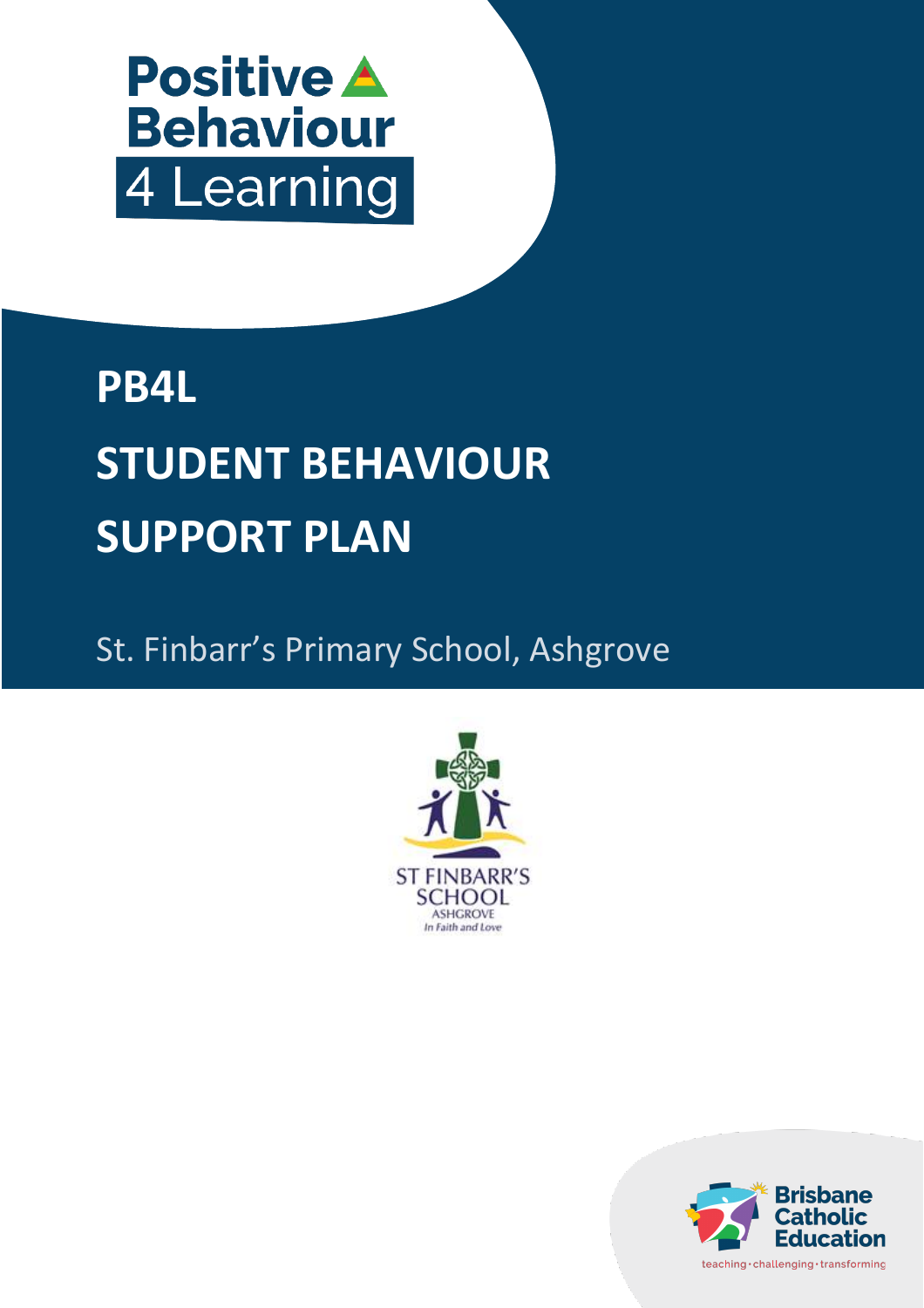

# **St. Finbarr's School Student Behaviour Support Plan**

# **School Mission:**

AT THE HEART OF OUR SCHOOL IS THE GIFT OF EACH CHILD.

St Finbarr's is a Brisbane Catholic Education school respecting the traditions and charisms of our founders, the Sisters of Charity.

Our Vision is to be a community living and learning In Faith and Love.

Our Mission as a Catholic School is to:

- Celebrate and know the person, vision and teachings of Jesus;
- Provide excellence in education that encourages life-long learners;
- Meet challenges and reach out with confidence, courage and compassion
- Promote respect for ourselves and others and the environment;
- Strive to be the best that we can be,
- In a safe, welcoming environment.

# SCHOOL MOTTO - IN FAITH AND LOVE (FIDE ET AMORE)

The school's motto finds its origins with the Sisters of Charity, the religious order which founded the school.

# **Our School Context**

The school was opened in 1925 by the Sisters of Charity and the rich traditions and charism of the sisters continue to underpin school life.

One of the many blessings of the school is a strong partnership between home and school, which has at its core the children. The children are blessed to be part of a community where not only does the energy and enthusiasm, sense of purpose and commitment of the parents and staff ensure that the children reap the benefits of their combined efforts, but through their active involvement in the life of the school, the children come to appreciate and understand by example, the whole community.

St Finbarr's School is a Prep to Year 6 school with 183 students currently enrolled. It is located in Ashgrove. The school is part of the Jubilee Parish. We have a parent body which is actively involved in the everyday day life of the school. Our staff consists of classroom teachers, specialist teachers, a support teacher, leadership team, school officers and a guidance counsellor.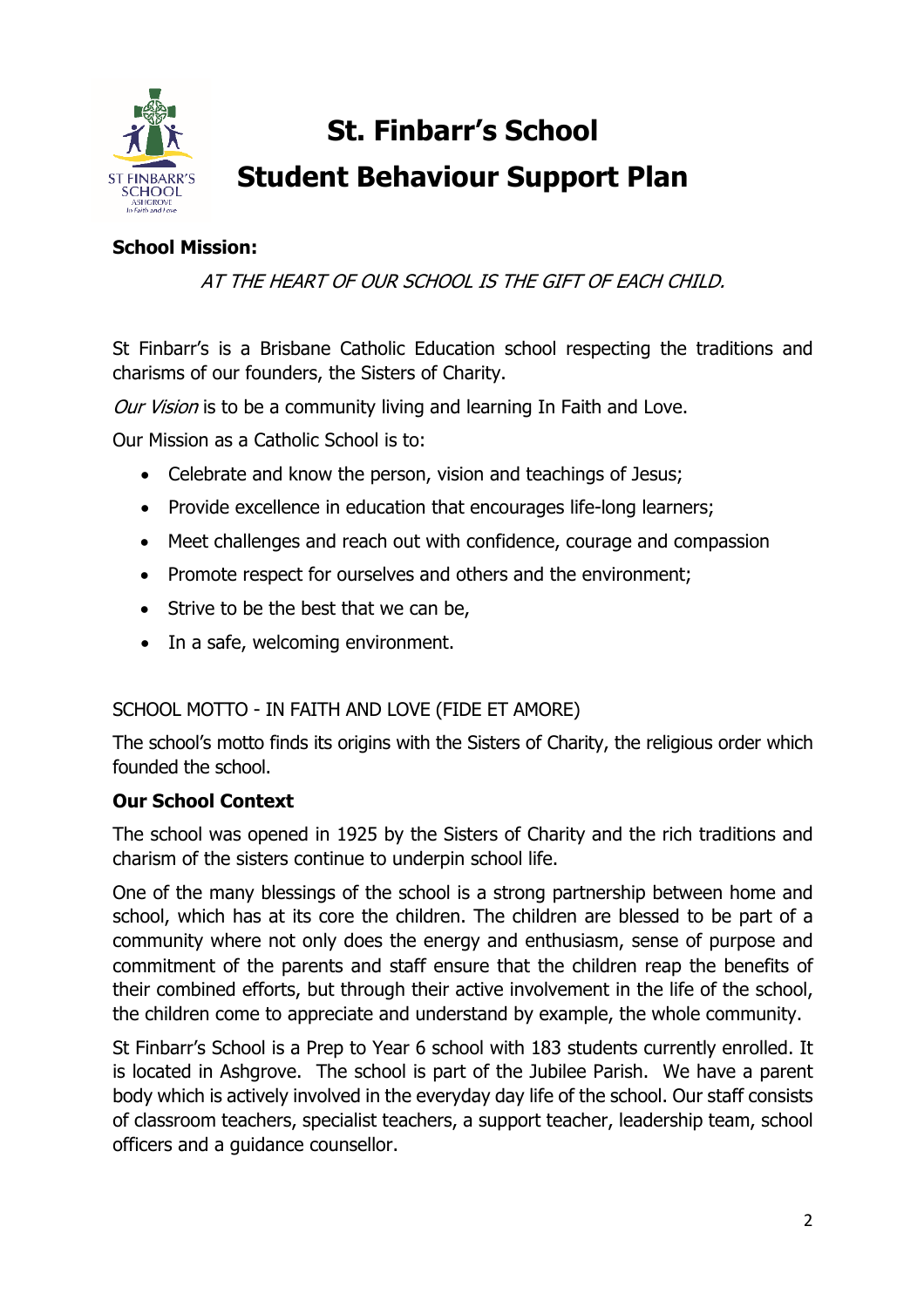# **Consultation and Review Process**

This plan was developed with reference to BCE policies and previous school policies and procedures in consultation with the leadership team, school staff and BCE staff. This consultation process occurred through staff meetings, and Professional Development sessions. The draft plan will be distributed for comment and review with the wider school community. A review of school data relating to school behaviour incidents and attendance also informed the plan. The plan was endorsed by the Principal, the P&F and Senior Leader: Learning and Identity and will be reviewed annually.

#### **Section A: Our Student Behaviour Support Systems**

# **1. Our Beliefs and Common Philosophy about Learning and Teaching**

Our beliefs about teaching and learning socially at school, student behaviour supports, and responding to students to meet their needs, unify us and direct our actions.

#### BASIC PREMISE

#### All persons have been created in God's image and are inherently good.

The St Finbarr's Behaviour Support Plan is based on the premise that all persons have been created in God's image and are inherently good. Behaviour Support at this school refers to the procedures and strategies implemented within a culture of acceptance and welcoming that encourage the development of each child in our care to be the best possible person that they can be.

Our Vision for Contemporary Learning and Teaching at St Finbarr's states that learning and teaching is:

- Holistic in nature.
- Community building
- Pursues excellence.
- Enriches and enlightens experiences.
- Purposeful and meaningful in a contemporary context.

At St. Finbarr's, we believe in;

- Building respectful relationships where the values and virtues of the Catholic faith are taught, developed and nurtured;
- Maintaining and sustaining respectful relationships through the use of positive and supportive responses;
- Creating a collaborative and engaging learning and teaching environment where all students can contribute and participate positively;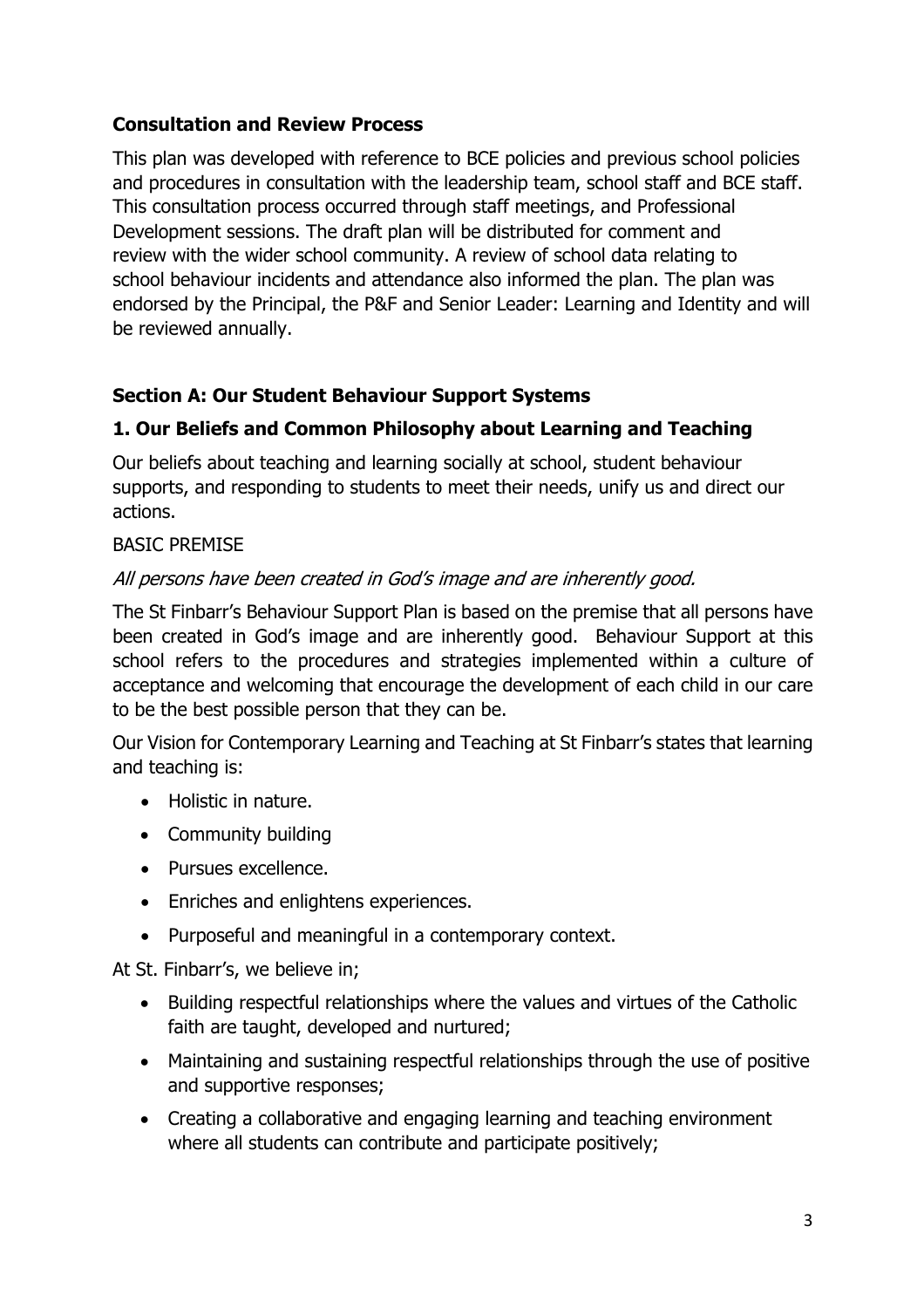- Supporting all students to become successful learners, confident and creative individuals and active and informed citizens requires ongoing teaching, encouraging of expected behaviours and responding to unproductive behaviours;
- Teaching and supporting the development of productive behaviours for learning within the context of the Approved Curriculum with a focus on the General Capability – Personal & Social Capability;
- Behaviour is learned, therefore responsible behaviour can be taught.
- Establishing behaviour expectations that reflect and align with the School Vision statement.
- Collaborating and partnering with students and parents/carers and outside professionals. These partnerships are based on respect and trust to ensure the best outcome for the student.

Offering individualised supports for students within the context of a school support team approach including teachers, Support Teacher: Inclusive Education, Guidance Counsellor and school leadership. Other outside professionals are also welcome to partner with our school team.

# **2. Our Systems Approach - Positive Behaviour for Learning (PB4L)**

# **What is Positive Behaviour for Learning?**

PB4L is a framework (Diagram 1) for schools that use a system approach to positive behaviour supports for all students. The aim of implementing the framework is to achieve increased academic and social progress and achievement for all students by using evidence-based practices. One of the focus areas is explicit teaching of behaviours that assists students to access learning – academically and socially - at all stages of development throughout their education.



Diagram 1: Adapted from *School-wide Positive Behaviour Support: implementers' blueprint and Self-Assessment,* by OSEP Centre On Positive Behavioural Interventions and Supports, 2004, Eugene OR: Lewis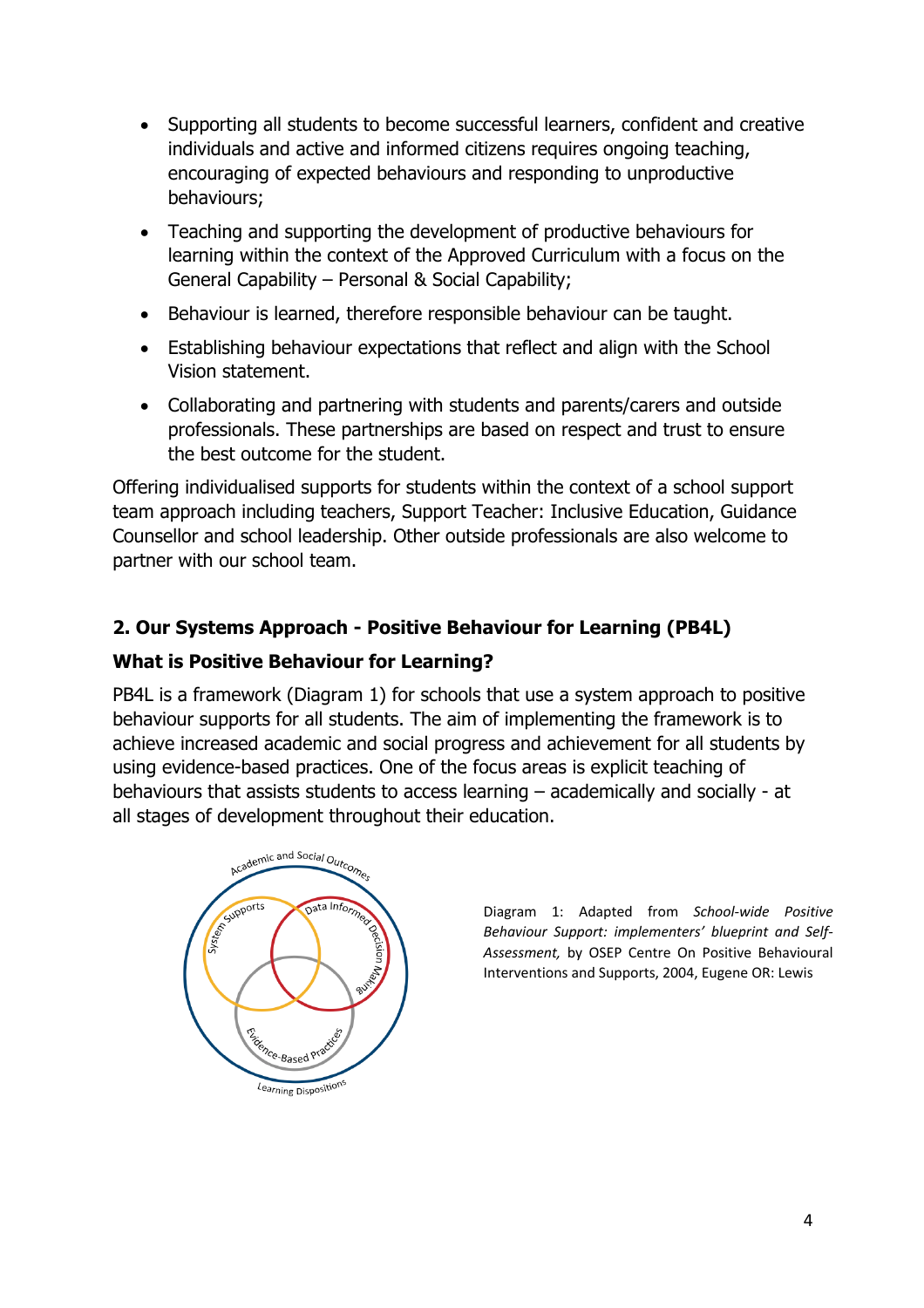# **Theoretical and conceptual characteristics**

PB4L is the redesign of learning environments, not students. The theoretical and conceptual understandings of PB4Learning are firmly linked to Behavioural Theory and Applied Behavioural Analysis (Carr et al., 2002). This perspective emphasises that observable behaviour is an important indicator of what individuals have learned and how they operate in their environment. Environmental factors are influential in determining whether a behaviour is likely to occur, and new and alternative prosocial behaviours can be taught (Sugai & Horner, 2002; Sugai et al., 2008).

# **Continuum of support and key features**

An important component of PB4L is the adoption of a continuum of behavioural supports (Diagram 2) that, like academic instruction, acknowledges that students will need differing levels of behavioural interventions and supports to be successful at school. Within the continuum there are three levels of support.

#### Tier 1 Universal Supports:

This first level focuses on universal behavioural and academic supports for all students. Here the focus is on prevention of problem behaviours, providing explicit teaching of expected behaviours and creating positive learning environments across all settings in the school. Research has shown that approximately 80-85% of students will respond to proactive universal supports, display the desired appropriate behaviours and have few behaviour problems (Horner & Sugai, 2005; Lewis, Newcomer, Trussell & Ritcher, 2006).

Tier 2 Targeted Supports:

This second level focuses on targeted supports for students who continue to display problem behaviour even with the universal supports in place. Using data analysis, students are identified early, before problem behaviours become intense or chronic, to receive targeted supports such as small group social skill instruction, academic supports, mentoring and/or self-management strategies (Sailor et al., 2013).

Tier 3 Personalised Supports:

This third level focuses on personalised supports that are intensive and individualised. These students will require highly individualised behaviour support programs based on a comprehensive behavioural assessment, which at times, will include mental health professionals and family and community services.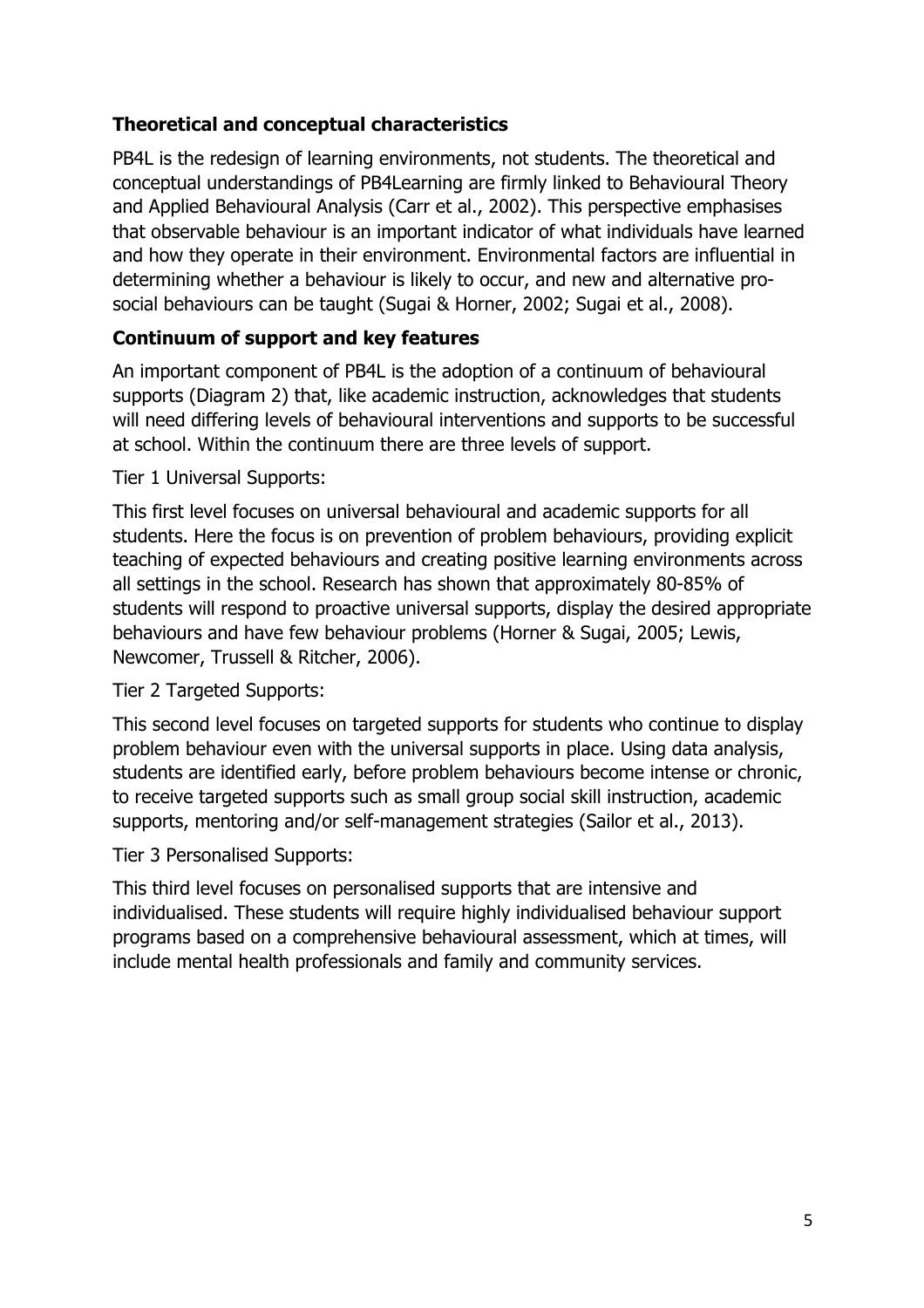#### Diagram 2: **CONTINUUM OF STUDENT SUPPORTS**

Personalised or Tier 3



By building a connected continuum, everyone in the school is aware of how each level of support is connected to the universal systems i.e. every targeted and individualised intervention uses the universal set of behavioural expectations to increase the likelihood of maintenance and generalisation to other contexts.

#### **3. Student Behaviour Support Leadership & Professional Learning for School/College staff**

At St. Finbarr's we are implementing a PB4L school team consisting of Leadership Team members (Principal, APRE), as well as the Guidance Counsellor and Support Teacher for Inclusive Education. Team members meet regularly and team members are accessing professional learning opportunities on universal, targeted and individual supports provided by BCE specialists to build capacity in implementing PB4L framework. Staff attendance at a PB4L training is a priority for the year.

#### **Section B: Our Student Behaviour Support Practices**

#### **1. Clarity: Our Expectations**

School-wide expectations encourage consistent communications and establish a common language of expectations for all staff and students and across all settings. Agreed upon student expectations promote the school's Catholic Identity and provide consistency across the staff and school community.

Our expectations are:

- Be Respectful
- Be Responsible
- Be Safe
- Be a Learner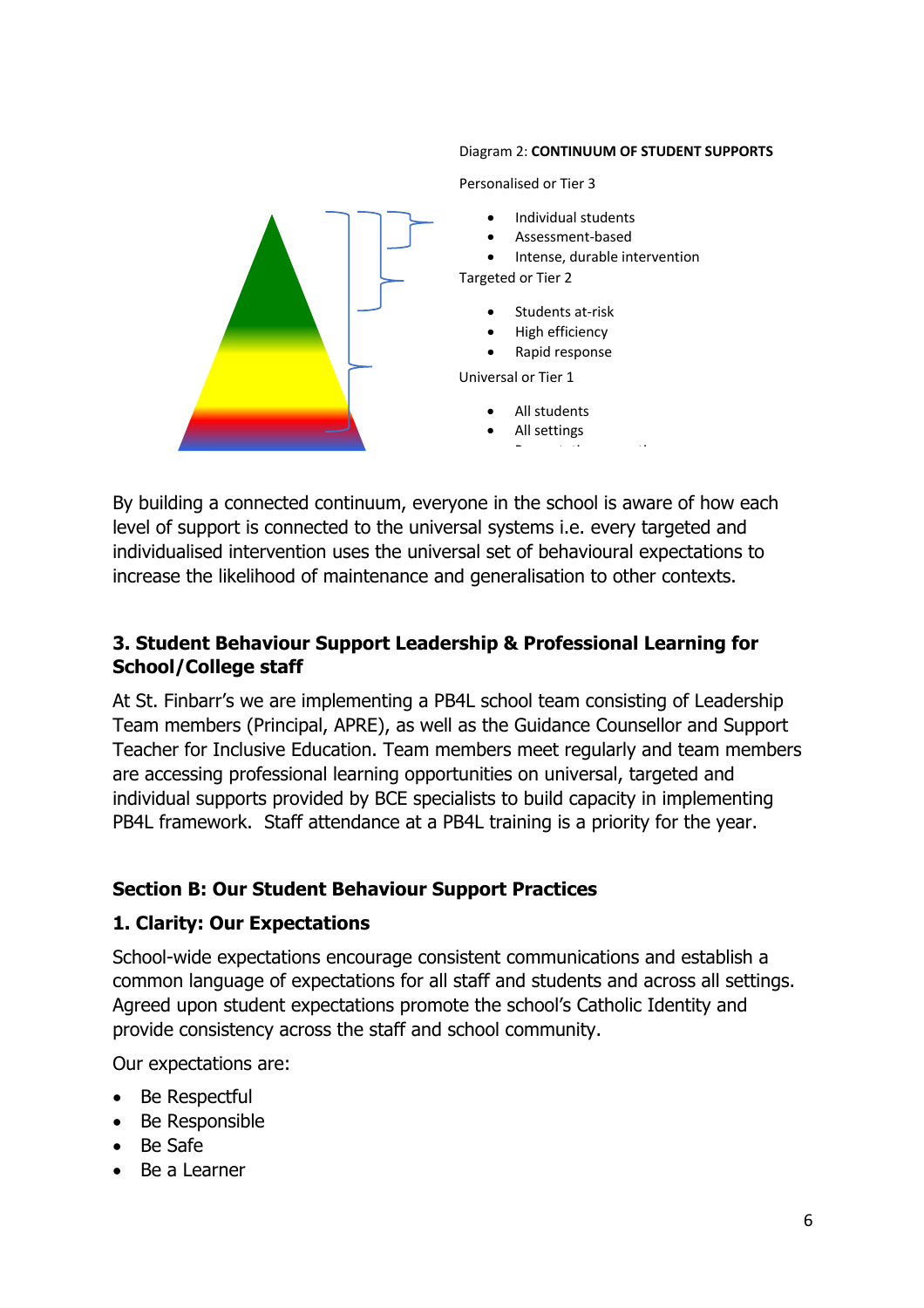Our school behaviour matrix is a visual tool that outlines the expectations of behaviours we expect all students and staff to learn, practice and demonstrate. They allow us to teach proactively and to provide students and parents with a positive message about behaviours for learning at school. See Matrix in Appendix.

In addition to our school expectations, our effective curriculum is informed by the General Capabilities in the Australian Curriculum. The General Capabilities encompass the knowledge, skills, behaviours, and dispositions that, together with curriculum content in each learning area and the cross-curriculum priorities, will assist students to live and work successfully in the twenty-first century.

The Personal and Social Capability is one of the seven General Capabilities that outlines student developmental stages of self-awareness, self-management, social awareness and social management. The behavioural and social emotional skills in this capability are to be taught through the learning areas of the approved curriculum. www.acara.edu.au

# **2. Focus: Teaching Expected behaviour**

Effective instruction requires more than providing the rule  $-$  it requires instruction, practice, feedback, re-teaching and encouragement (Sprague & Golly, 2005). Instruction takes place each day, throughout the day, all year long.

In addition, direct teaching may be done using some or a combination of the following:

- Beginning of school year orientation days
- Time built into the first weeks of schools and increased later in the year
- Assemblies followed by group practice
- New student orientation when needed
- Student leaders support younger peers

# **3. Feedback: Encouraging Productive Behaviours for learning**

Tier 1 Universal Supports:

Feedback should cause thinking (Dylan Wiliam, 2011). In education, we use the term "feedback" for any information given to students about their current achievements (Wiliam, 2011 p.122). Feedback to students provides them with the way to move their learning forward and make progress in their learning.

Our school encourages and motivates students, both as they are learning the expected behaviours and then to maintain those skills and dispositions as students become more fluent with their use. Specifically, our school encouragement system utilises effective, specific positive feedback, adult attention (contingent and noncontingent) and a tangible reinforcement system.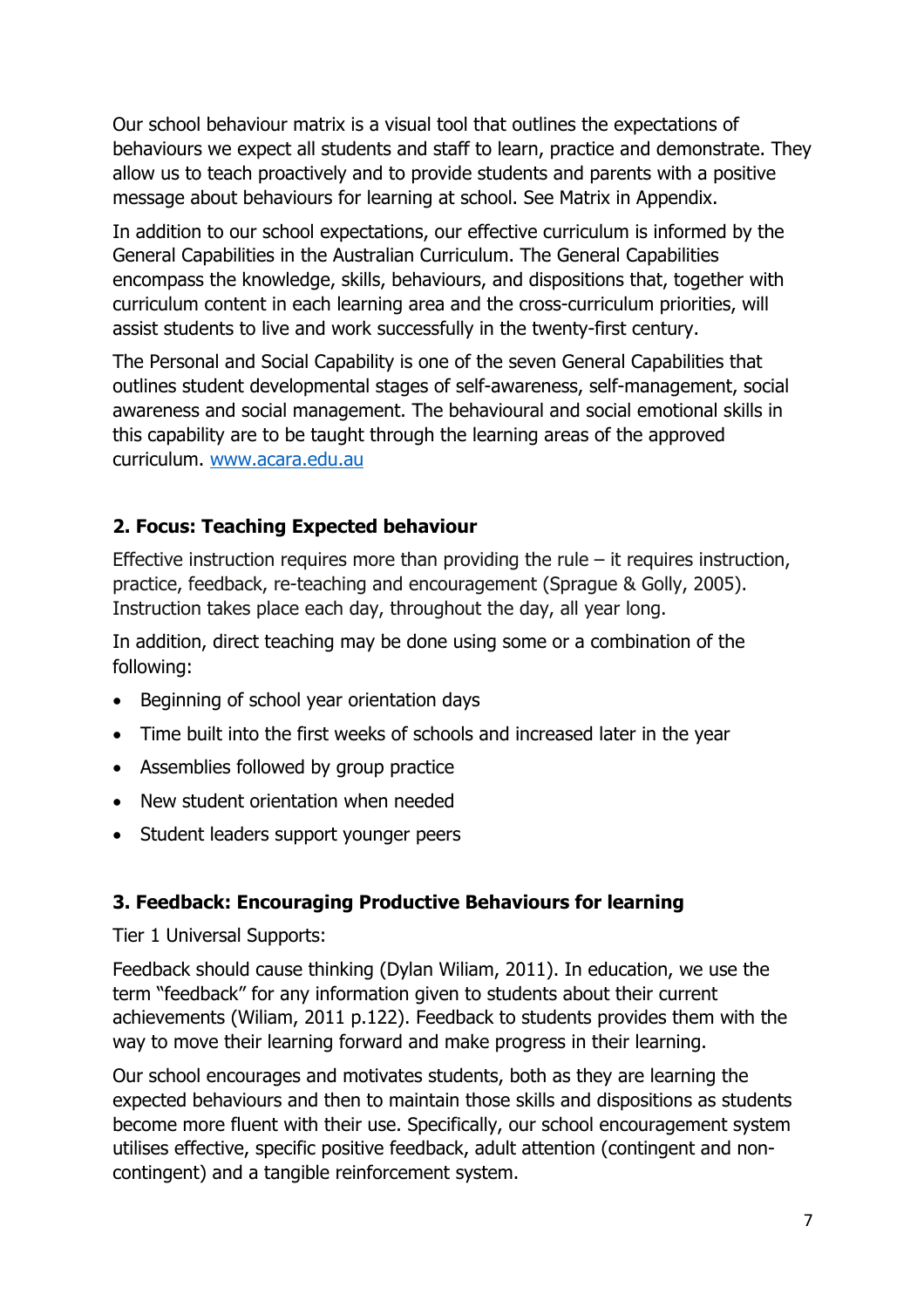The encouragement strategies in place for school and classroom include:

| <b>School practices that</b><br>encourage expected behaviours         | <b>Classroom practices that</b><br>encourage expected behaviours     |
|-----------------------------------------------------------------------|----------------------------------------------------------------------|
| Public display of work                                                | Class encouragers                                                    |
| 'Gotcha' ticket in weekly draw at<br>assembly                         | Points system for class reward                                       |
| Fortnightly assembly awards                                           | Verbal and nonverbal encouragement                                   |
| Term awards                                                           | Use of circle time/class meetings                                    |
| Recipients of awards mentioned in<br>weekly newsletter                | Class responsibilities (e.g. line leader,<br>tuckshop monitor)       |
| Use of house system to highlight<br>individual and team contributions | Teaching of St. Finbarr's Behaviour<br><b>Expectations and Rules</b> |
| Celebrations of learning weeks                                        | Public displays of work in classroom                                 |

# Tier 2 Targeted Supports:

Targeted evidence-based interventions play a key role in supporting students at risk of academic and social problems and may prevent the need for more intensive interventions (Sailor et.al., 2009). These students consistently have trouble with low level but disruptive behaviours that interfere with instruction and hinder student learning. Targeted inventions should be timely and responsive and use similar strategies and social curriculum across a group of students.

Students are identified proactively, using academic, behaviour and attendance data accompanied by teacher nomination or through a screening process. Our targeted supports have systems in place to monitor student progress, make modifications, and gradually decrease support as student behaviour and engagement improves.

The evidence-based targeted supports available for students include:

- The Behaviour Education Program (Check in- Check out) (Crone, Horner & Hawken, 2004). This evidence-based Tier 2 support builds on the school-wide expectations by providing students with frequent feedback and reinforcement from their teacher/s, a respected facilitator, and the student's parents for demonstrating appropriate behaviour and academic engagement. The goal is to move the student to self-management.
- Social Skills Clubs/Groups/Lessons. This type of intervention involves directly teaching social skills to enhance a student's ability to interact with peers and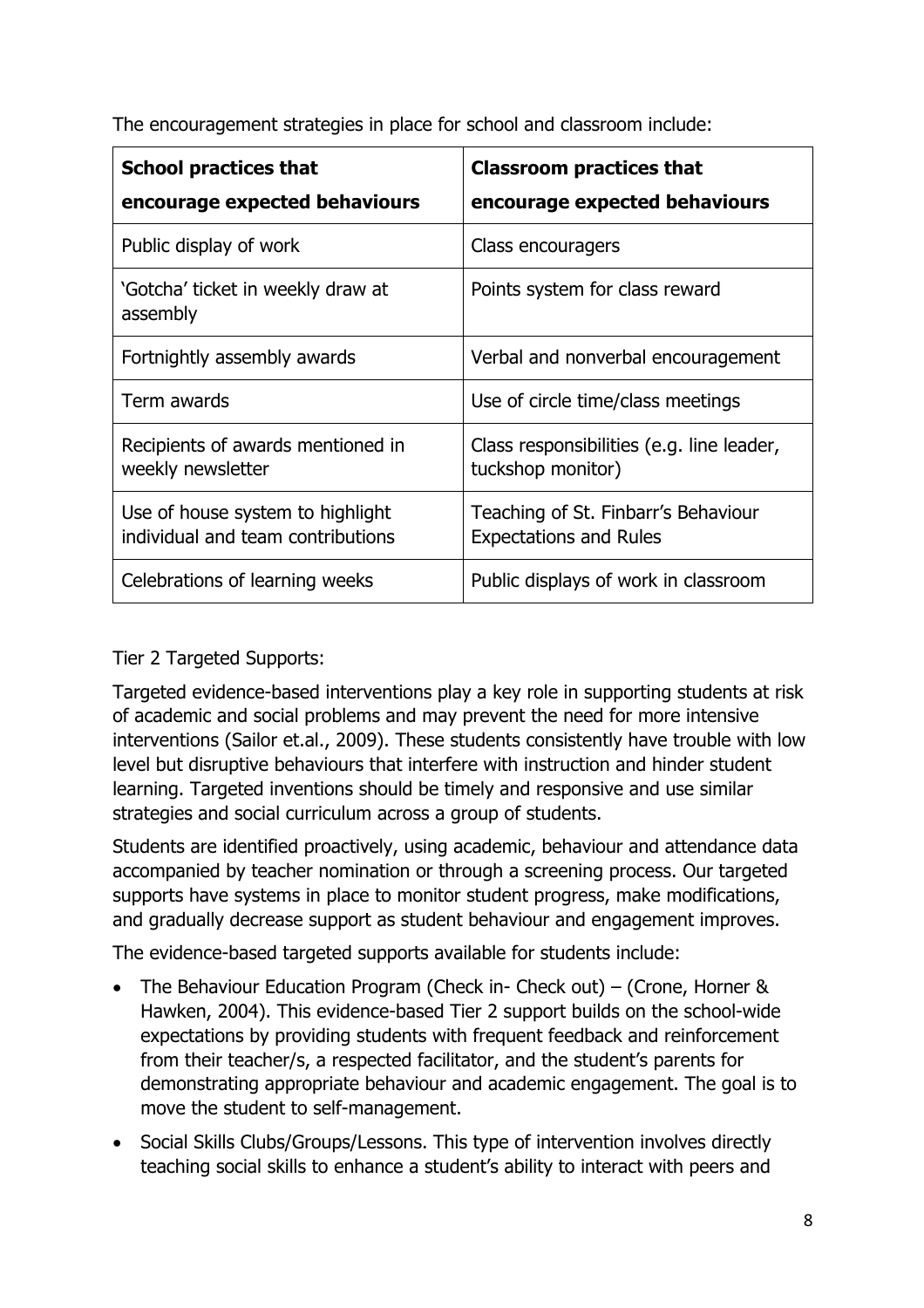adults. Whilst social skill instruction may be part of the work done in universal supports this type of targeted support occurs in smaller groups with students who require additional practice and feedback on their behaviour. A class teacher, support teacher or guidance counsellor facilitates this type of group.

Tier 3 Personalised Supports:

Successful outcomes for students whose behaviour has not responded to Universal or Targeted supports are dependent on our ability to intervene as early as possible with appropriate evidence–based interventions. A function-based approach is an essential feature of PB4L.

Personalised supports currently on offer at the school include:

- Functional Behavioural Assessment and designing an Individual Behaviour Support Plan
- Pro-active, Collaborative Problem-Solving process (Dr Ross Greene)
- Guidance Counsellor support services
- Student Support Team case management planning and implementation of individualised support plans and monitoring data
- Partnerships with outside support agencies and specialists

#### **4. Feedforward: Responding to Unproductive Behaviours**

Even with our positive approach to teaching and supporting expected behaviours for learning, unproductive student behaviour will still occur. For some students, they do not know how to perform the expected behaviour, or don't know it well enough to routinely use it at the appropriate times. For some students, the maladaptive behaviours they are using appear to meet their needs. When responding to unproductive behaviours, all staff take a positive, supportive approach that builds, maintains, and sustains relationships with students.

To feedforward when responding to unproductive student behaviours, we have a system in place that enables staff to respond to minor unproductive behaviours efficiently and effectively, to chronic persistent minor behaviours and to major unproductive behaviours that hinder learning.

In this continuum, thinking begins with clarity between minor behaviours (that can and should be managed by teachers, within the context of the classroom and nonclassroom settings) and major behaviours (that are best managed in a more private setting with the class teacher and leadership in partnership). The definitions of teacher managed behaviours (Minor) and teacher plus leadership managed behaviours (Major) have been included in Appendix A.

Although the teacher is the key problem solver when responding to minor behaviours, they collaborate, and share creative strategies, with colleagues.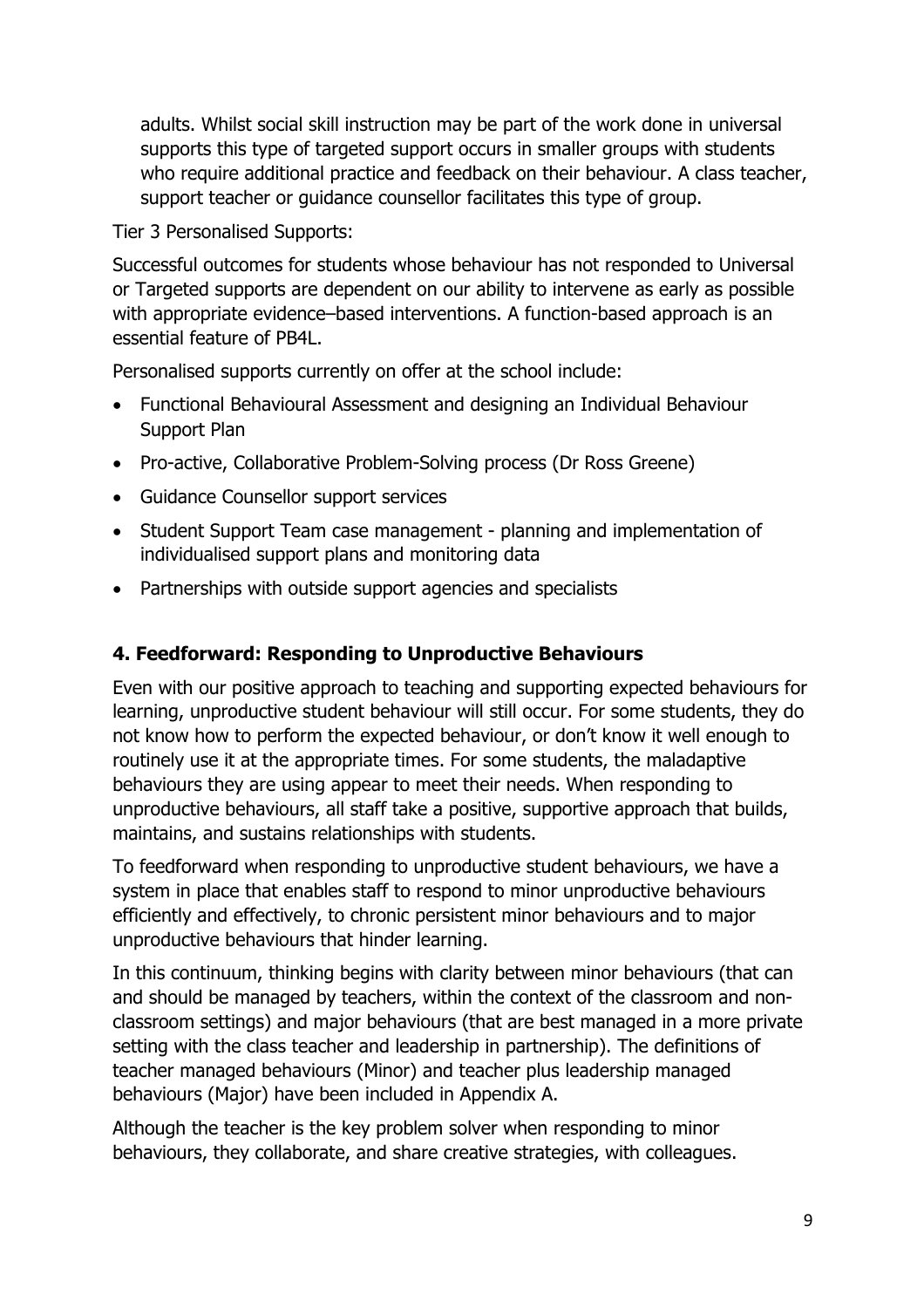Teachers respond to minor behaviours using best practices that include reminders of expectations, re-directing to learning and re-teaching behaviours.

The positive, support strategies currently in place for responding to unproductive behaviours at our school can be classified under the three evidence-based approaches recommended in BCE SBS policy and procedures, and include:

| <b>De-escalation</b><br><b>Problem-solving</b>                      |                                                    | <b>Restorative</b>                                 |
|---------------------------------------------------------------------|----------------------------------------------------|----------------------------------------------------|
| Supervised calm time in a<br>safe space in the<br>classroom         | Teacher-student<br>conversation                    | Student apology                                    |
|                                                                     | Work it out together plan<br>- teacher and student | Student contributes back<br>to the class or school |
| Supervised calm time in a<br>safe space outside of the<br>classroom |                                                    | community                                          |
|                                                                     | Teacher-student-parent<br>meeting                  | Restorative conversation                           |
| Set limits                                                          |                                                    | Restorative conference                             |
|                                                                     | Teacher-student-                                   |                                                    |
| Individual crisis support<br>and management plan                    | leadership conversation                            |                                                    |

Major behaviours are more serious and include chronic disruption, concerns for safety for the student or others, or are a potentially illegal behaviour. This will typically result in actions taken by the School Leadership that may include more intensive teaching, restitution activities, strategies to help the student handle future situations or parent/carer conferences.

See Appendix C for PB4L flowchart of responses.

# **5. BCE Formal Sanctions**

In cases of ongoing challenging behaviours (where the above strategies have been found to be ineffective) or in response to serious incidents, formal sanctions endorsed by Brisbane Catholic Education may be applied. These apply across the year levels  $P - 12$  and include:

# • **Detention**

Detention is any period where a student is required to remain at school, in a particular location or in an activity, in 'non-class' time, such as recess, lunchtime, after school or non-school days. When used, detention needs to be an appropriate response to the behaviour and appropriate to the age, development and specific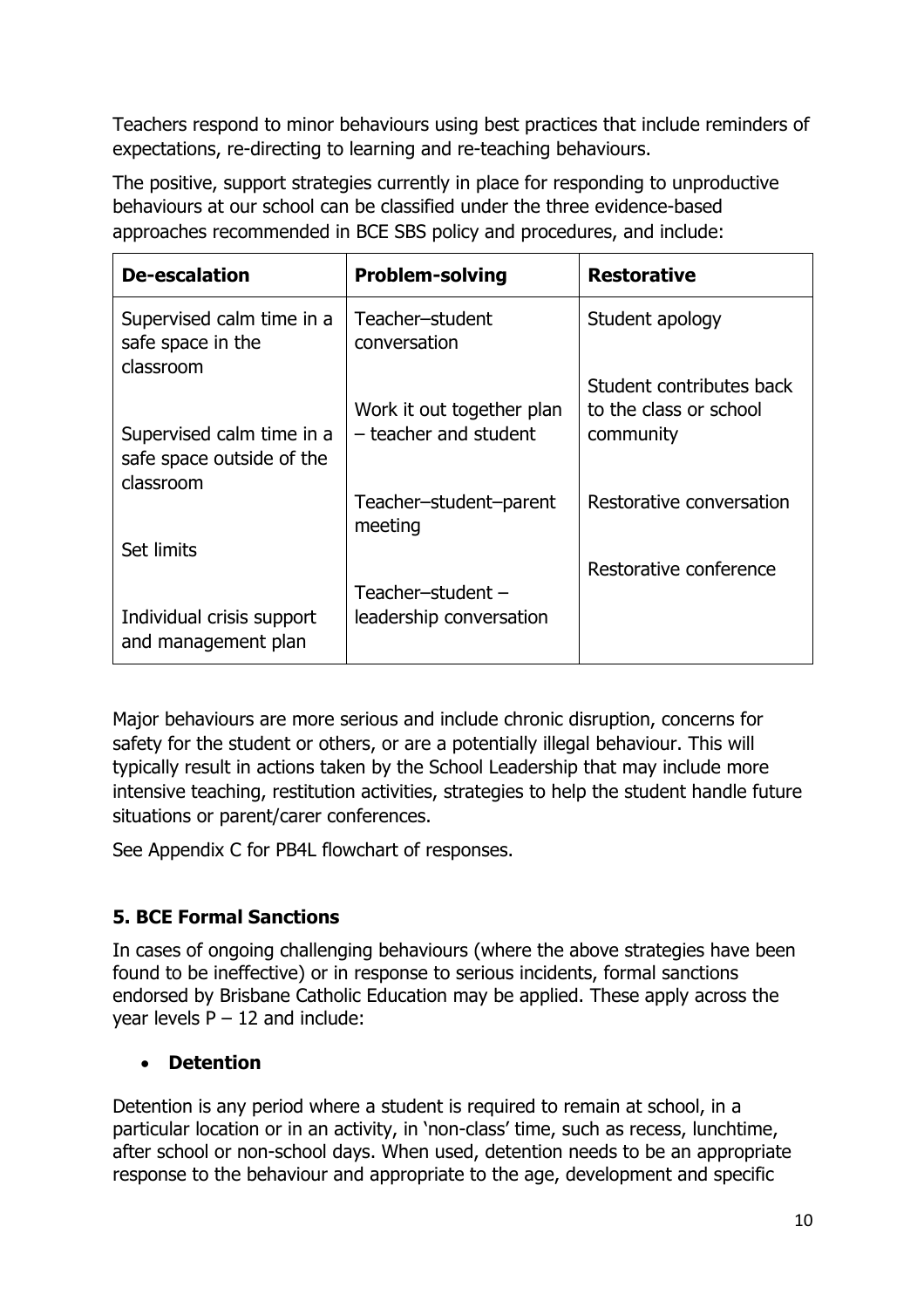needs of the student. Forms of detention could include exclusion from playground for a short time to reflect on their behaviour. All detentions, including 'non-class' time at lunch and play time, will be recorded in Engage (Student Behaviour Support System).

# • **Suspension**

Suspension is imposed as a disciplinary measure, and in some cases is implemented to ensure the safety of other students and staff. The purpose of suspension is to signal that the student's present behaviour is not acceptable. Suspension is defined as the temporary, full-time or part-time withdrawal of a student's right to attend school and/or school related functions for a defined period of time. Suspension is only one strategy for managing inappropriate behaviour and is most effective when it highlights the parents/caregivers responsibility for taking an effective role, in partnership with the school, to support and modify the behaviour of a student.

The school and parents/caregivers should work together, with the aim of assisting a suspended student to re-join the school community as quickly as possible. In some circumstances, the Principal may determine that a student should be suspended immediately. This will usually be due to reasons such as the safety of students or staff because of violence, threats of violence, or the presence of weapons.

The Principal will inform the student and parents/caregivers of the grounds on which the decision to suspend has been made. The student and parents/caregivers will then be given the opportunity to respond. The conditions relating to the suspension can be discussed with the parents/caregivers, and their responses may be taken into consideration.

# • **Negotiated change of school**

In some circumstances, a change of school to another Catholic school, to a school in another sector, or to an alternative educational setting, may be agreed to be the most appropriate means to responsibly support a student's wellbeing and/or learning needs. Such a change, known as a negotiated change of school, offers the student an opportunity for personal growth and for a fresh start in an environment more suited to the student's needs and circumstances. Negotiated change of school for a student may also be an appropriate method to protect the wellbeing of a school community (for example, when a student's continuing presence poses a danger to that community's safety).

#### • **Exclusion**

Exclusion is the full-time withdrawal of a student's right to attend a particular school and school related functions, on the authority of the Executive Director. Exclusion from one school does not prohibit the enrolment of the student in another Brisbane Catholic Education school, unless the student has been specifically prohibited by the Executive Director from attending all Brisbane Catholic Education schools.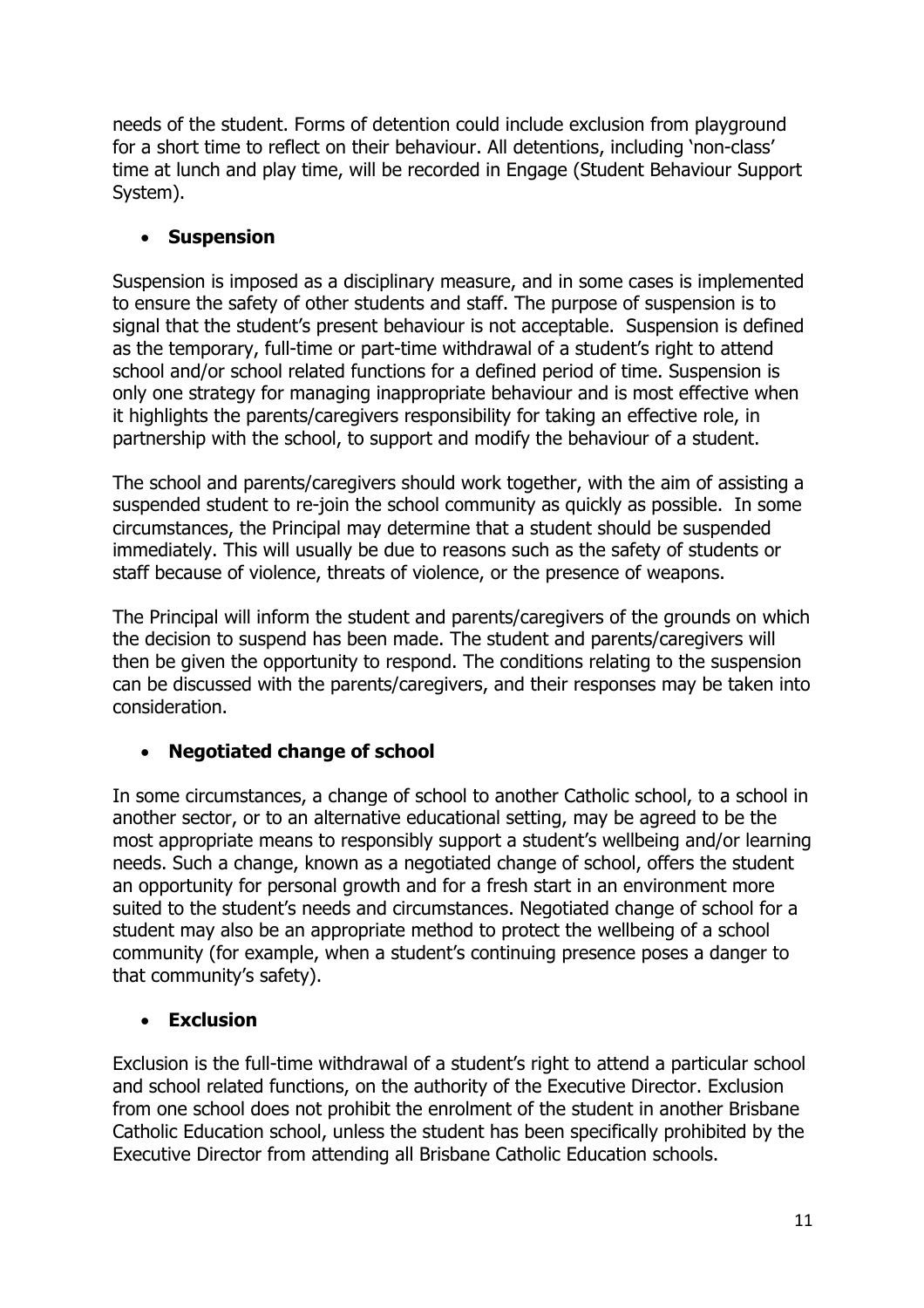In extreme circumstances, a Principal may, in consultation with the Senior Leader: Progress and Performance, make a submission to BCE's Head School Progress and Performance, recommending the exclusion of a student from a Brisbane Catholic Education school. The Head School Progress and Performance, will, in turn, forward this submission with his/her own recommendation to the Executive Director for decision.

#### Process for Appeals:

The following process of appeal can be used by parents/caregivers who consider that either correct procedures have not been followed, or that an unreasonable decision has been made:

| In relation to:                                                                       | Who to contact:                                                                                                                                                      |
|---------------------------------------------------------------------------------------|----------------------------------------------------------------------------------------------------------------------------------------------------------------------|
| A decision to suspend a student for less<br>than three (3) days from school           | The Principal                                                                                                                                                        |
| A decision to suspend a student for<br>more than three (3) days from school           | Senior Leader Progress and Performance<br><b>Brisbane Catholic Education Office</b><br>2A Burke Street, Woolloongabba<br>Brisbane, QLD 4102<br>Phone: (07) 3033 7000 |
| A recommendation to exclude a student<br>from a Brisbane Catholic Education<br>school | The Executive Director<br><b>Brisbane Catholic Education Office</b><br>2A Burke Street, Woolloongabba<br>Brisbane, QLD 4102<br>Phone: (07) 3033 7000                 |

Note: The fact that an appeal has been lodged does not suspend the operation of the suspension or exclusion.

# **6. Bullying and Cyberbullying – information, prevention, and school/college responses**

Bullying is the:

"Repeated oppression, psychological or physical of a less powerful person by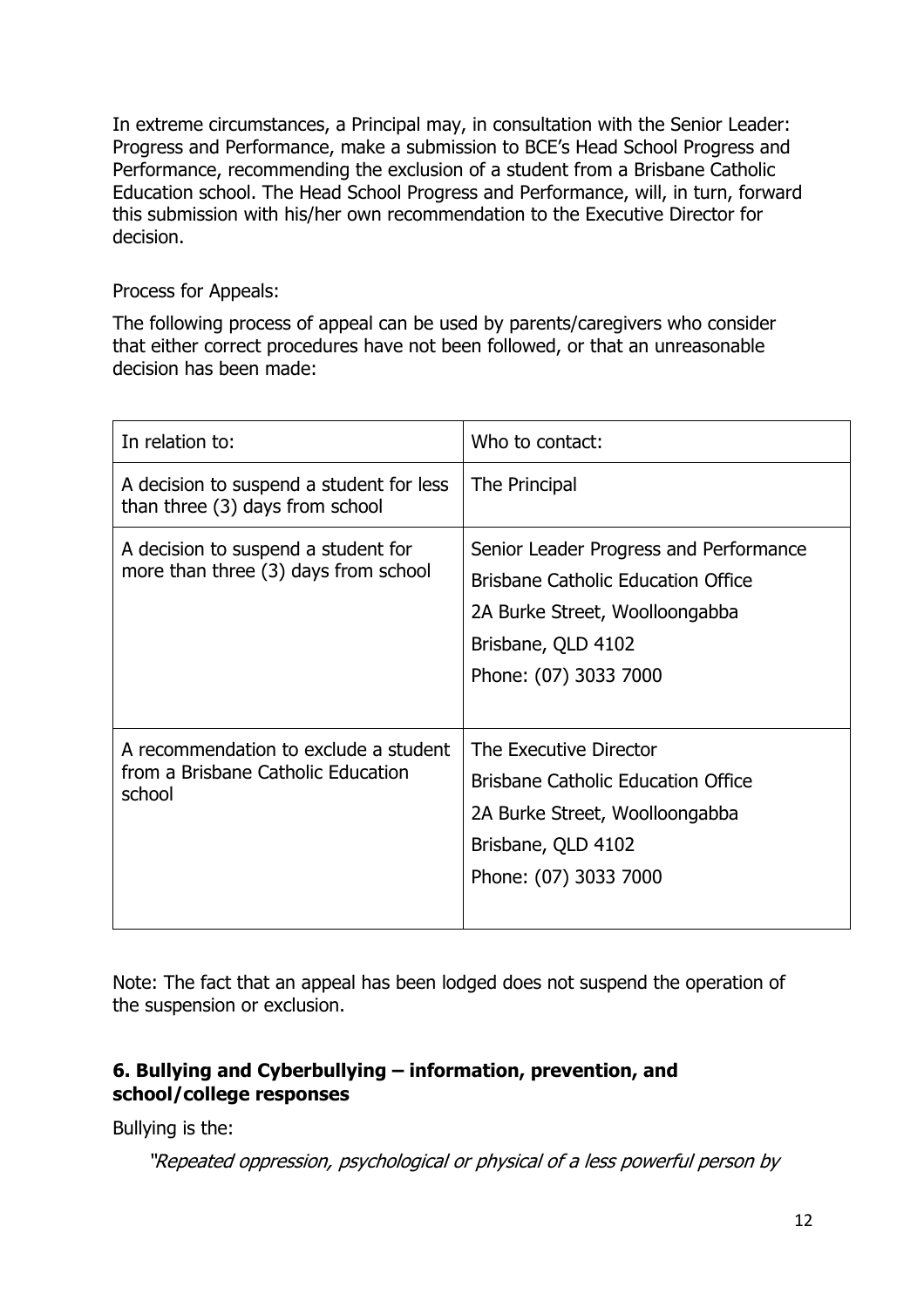#### a more powerful person or group of persons"

(Rigby, 1996).

Bullying involves:

- A desire to hurt
- A hurtful action (physical, psychological or social)
- A power imbalance.
- (typically) rejection
- an unjust use of power
- evident enjoyment by the aggressor and
- sense of being oppressed on the part of the victim (Rigby 1996)

Bullying is continuing to 'pick on' someone, torment, them or exclude them, so that the person feels helpless.

Cyber bullying is another form of bullying using technology, such as a computer or mobile phone via text messaging, MSM, social networking, photographs, and web pages.

A Bystander is a person who witnesses a bullying incident as an onlooker. At St Finbarr's School, we agree that, if you are a bystander who encourages bullying behaviours, or if you witness bullying and do not report the incident, your behaviour is considered to be bullying.

Bullying may include:

- Physical: hitting, kicking, any form of violence, threat or intimidation that could cause physical harm
- Verbal: name calling, sarcasm, spreading rumours, persistent teasing, intimidation, lying about someone
- Emotional: excluding, tormenting, ridiculing, humiliating, intimidating
- Racist: taunts, graffiti, gestures, intimidation
- Sexual: unwanted physical contact, abusive comments, intimidation
- Cyber: unwanted text messages, emails, information technology, intimidation

# **Prevention of Bullying**

Responsibilities of the principal:

- Promote a positive climate of respectful relationship
- Ensure the Student Behaviour Support Guidelines are used to determine appropriate level of response
- Respond quickly to all incidents of bullying and ensure support to any student affected by, engaging in or witnessing bullying behaviour

Responsibilities of the staff:

• Teach and model appropriate behaviours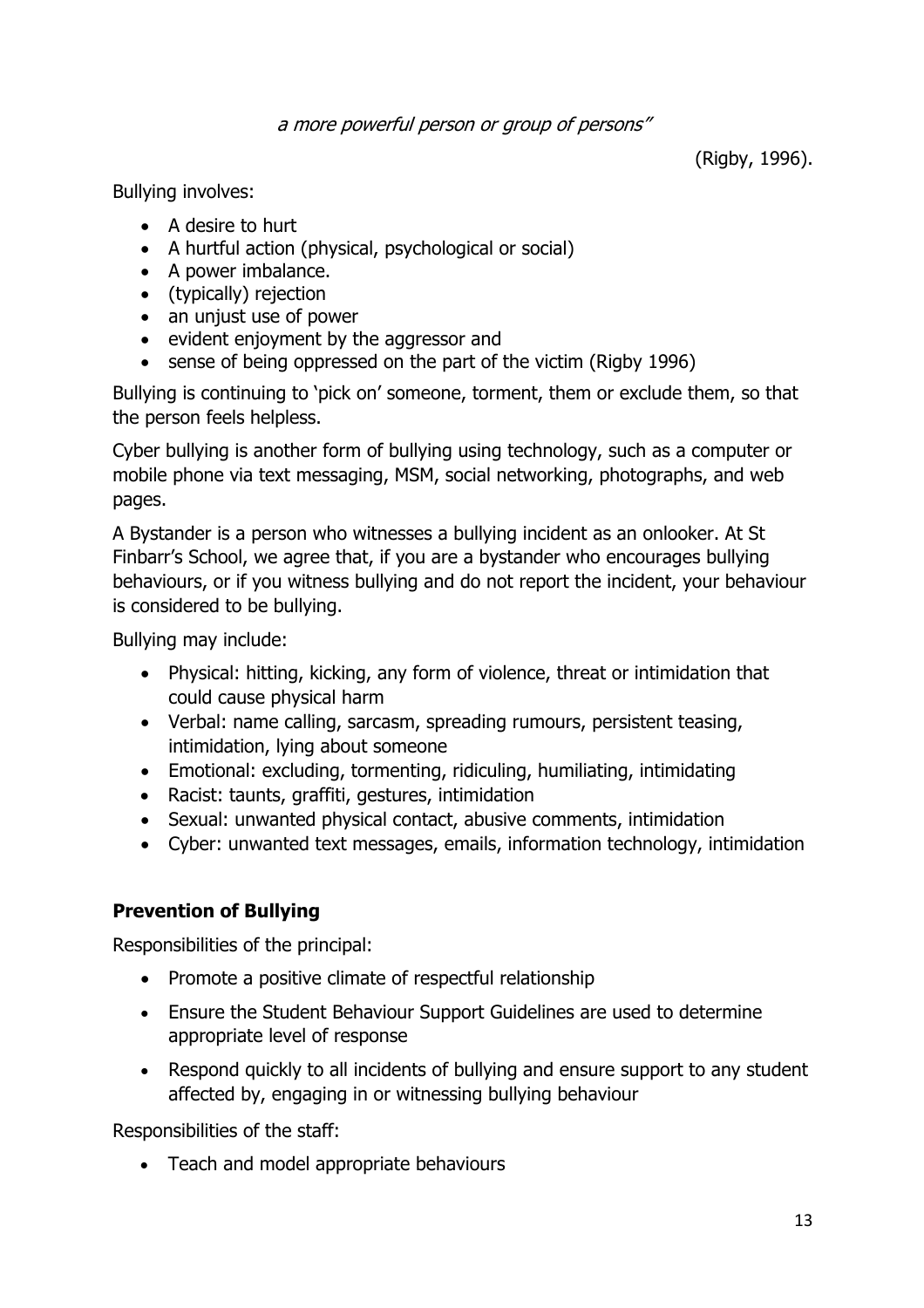- Teach and clarify the definition of bullying, bullying behaviours and other antisocial behaviours
- Commit to the implementation of school wide strategies
- Teach and model active listening and conflict resolution listen to both sides of a story
- Gain a full picture of the behaviours and circumstances
- Recognise and value the partnership of home and school
- Consistently follow procedures for action, reporting and recording

Responsibilities of the students:

- Practise and model appropriate behaviours
- Commit to individual class covenants and school expectations to prevent bullying
- Be a responsible bystander
- All involved are honest about the role they play/ed
- Let an adult know what is happening
- Continue to ask for help until the bullying is dealt with

Responsibilities of the parents:

- Model a calm approach for your child
- Teach and model positive behaviours at home
- Listen carefully
- Assist your child to identify and be clear about the area of concern
- Ensure familiarity with school policies and procedures
- Discuss concerning behaviours with the school as soon as possible
- Work within the school processes
- Support your child to employ strategies
- Recognise and value school and home partnership
- Support your child throughout the solution process which may take some time
- Listen to all sides
- Understand there are different viewpoints

#### **Response**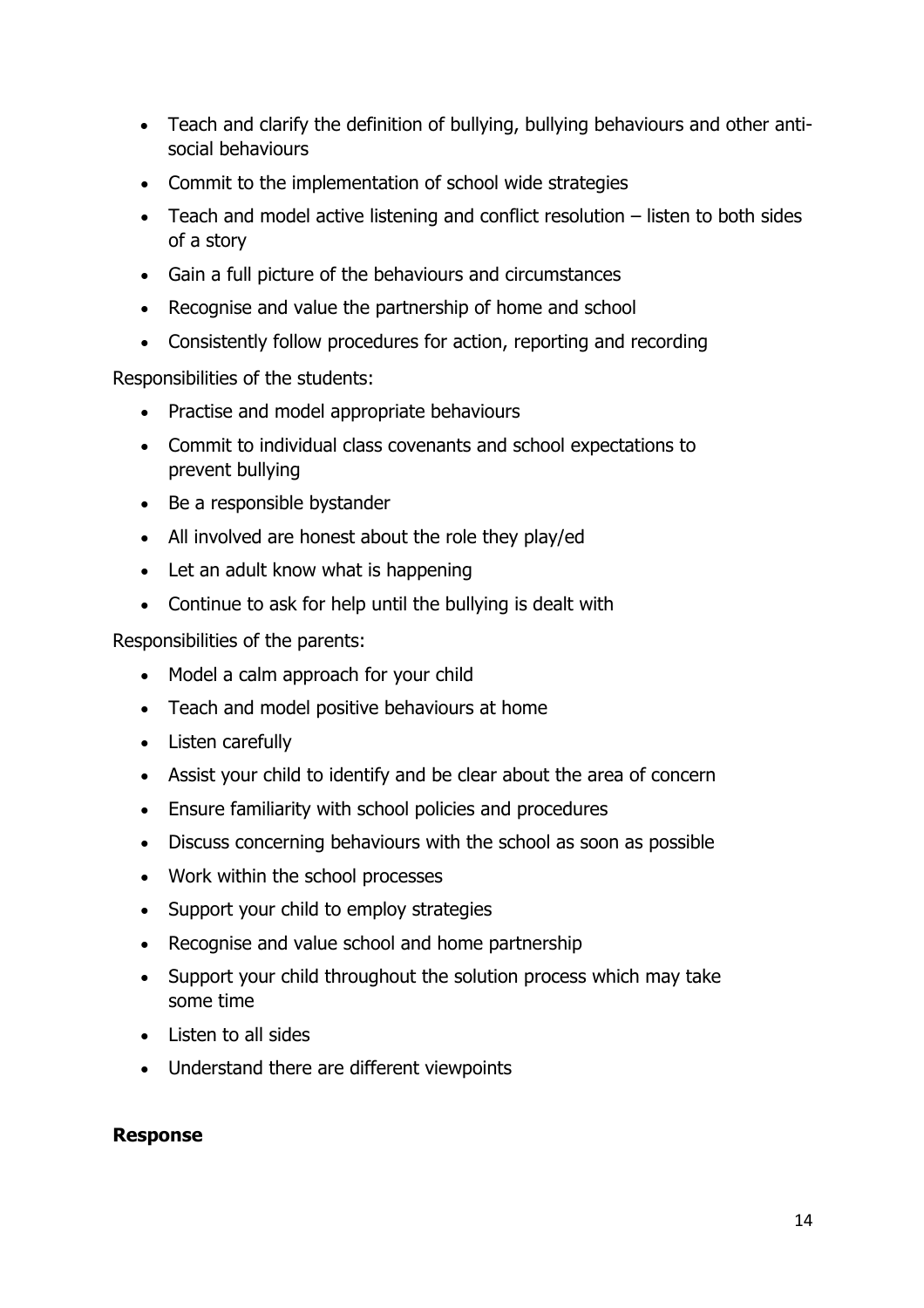When an investigation about bullying is required, the following procedures will be followed:

St Finbarr's School adopts a 'no blame' approach and process in the first instance. Those involved will be interviewed and made aware of the suspected bullying and the school's anti-bullying position. At this stage, there might not be any consequences, and parents might not be notified. The incident, if deemed not to be bullying, will be referred back to the classroom teacher so that the incident can be tracked according to the behaviour support plan.

If bullying is identified, leadership team members may choose to use the following methods with the children involved:

- Method of shared concern
- Mediation
- Individual counselling

Parents of both the perpetrator (the child exhibiting the bullying behaviour) and the target will be notified of the level and severity of the incident and its consequences. A record of the incident is kept on Engage.

Continued bullying would result in a further action plan being devised, appropriate consequences for the child, and further dialogue with the parents. The Guidance Counsellor and /or Learning Support may be involved in formulating this action plan.

# **Support for the target and perpetrator**

We support the target in the following ways:

- Offering them an immediate opportunity to talk about the experience with their class teacher, or another teacher, or member of the Leadership team;
- Informing the child's parents;
- Suggesting and role playing appropriate, positive anti-bullying behaviours with the child;
- Offering continuing support when they feel they need it, and encouraging immediate reporting of incidents; and
- Taking necessary actions to prevent more bullying.

We support the perpetrator in the following ways:

- Talking immediately with their class teacher, another teacher, or member of the Leadership team about what has happened and the behaviours the child has been displaying;
- Informing the child's parents;
- Continuing to monitor the child's behaviour and offering appropriate support, including teaching of appropriate behaviour and social/emotional skills;
- Enforcing appropriate consequences that are directly linked to the child's bullying behaviour.

# **Section C: Our Student Behaviour Support Data**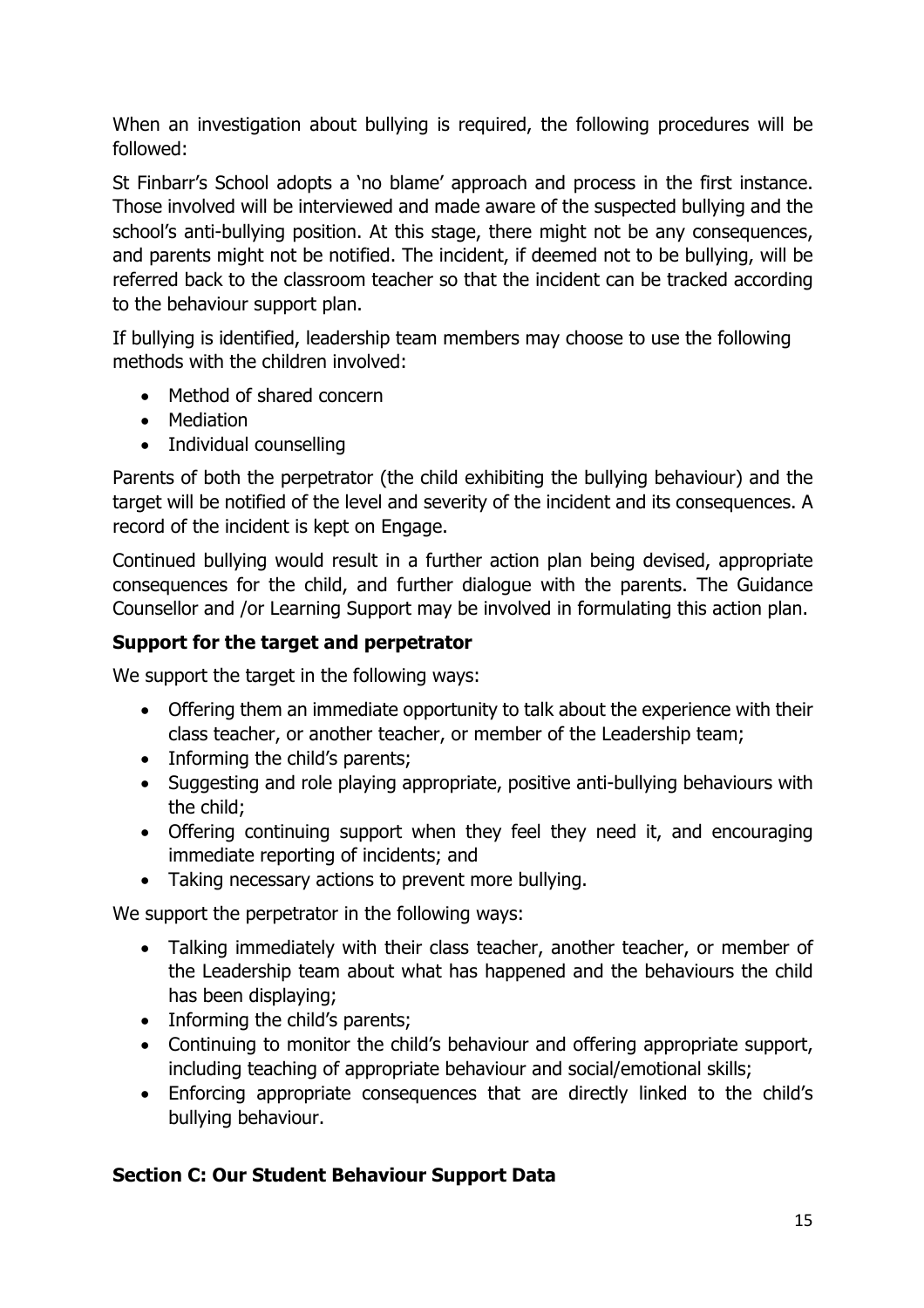# **1. Data Informed Decision Making**

The BCE Engage Student Support System is the database all BCE schools are required to use to collect behavioural data for analysis and decision-making. The Engage Student Support System has capacity to record minor and major behavioural incidents so that schools can make data informed decisions about student supports. It also has capacity for schools to record, store and analyse Tier 2 Targeted and Tier 3 Personalised supports, information, and data.

It is mandatory for all BCE schools to record major incidents of bullying, weapons and drugs incidents and complete the accompanying record documentation in the system as comprehensively as possible. Suspension records are also mandatory to complete in the database.

St. Finbarr's uses school behavioural data from incidents recorded on the Engage system together with other data sources to make data-informed decisions about student supports. Team meetings are held with the teachers and leadership in staff meetings to analyse universal school data and provide feedback to staff. Targeted and personalised teams (including leadership, STIE, GC, and other involved staff members) meet regularly and whenever necessary to analyse and prioritise individual students requiring or enrolled in Targeted or Personalised supports.

#### **References**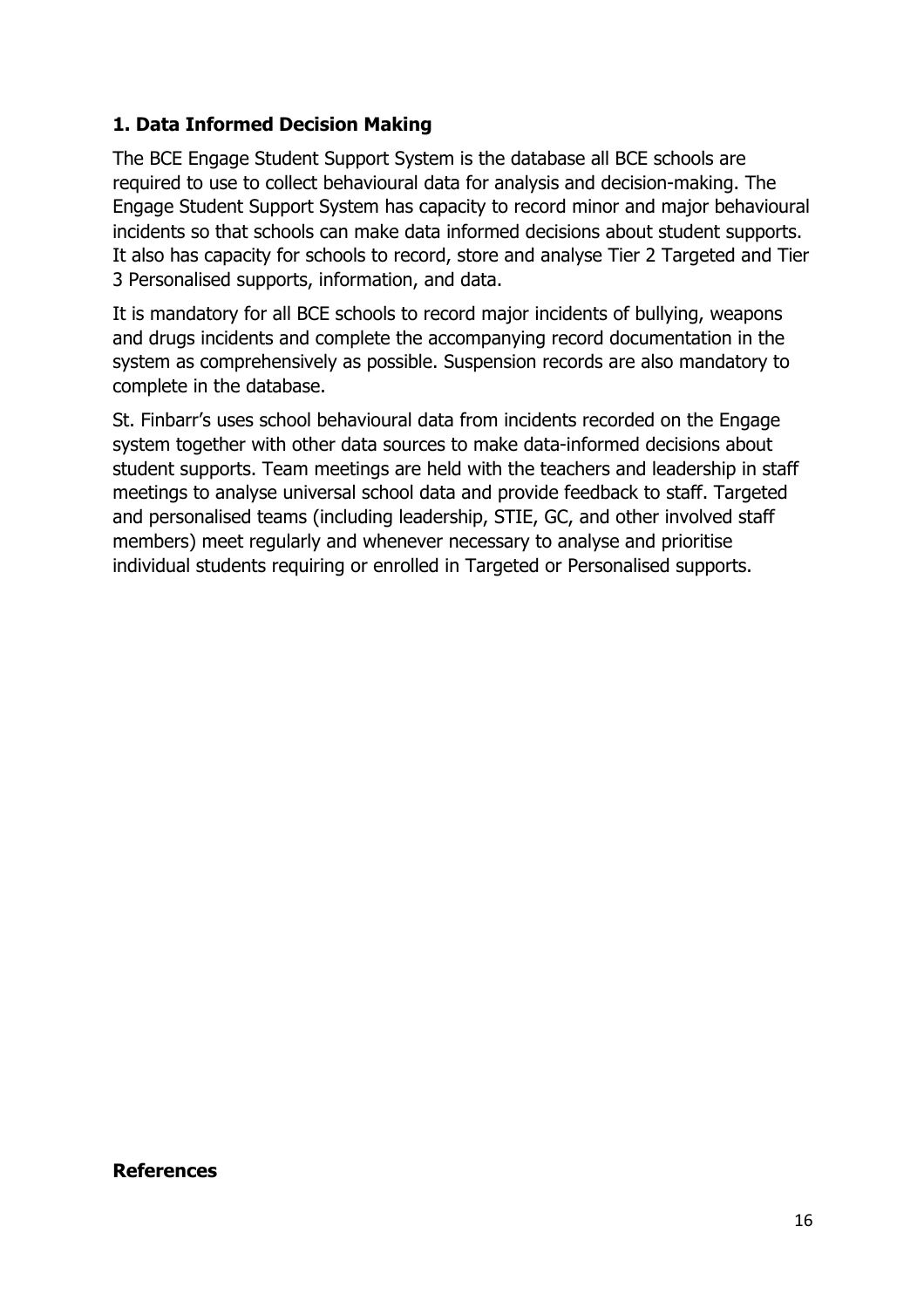Carr, E. G., Dunlap, G., Horner, R. H., Koegel, R. L., Turnbull, A. P., & Sailor, W. (2002). Positive Behavior Support: Evolution of an applied science. Journal of Positive Behavior Interventions, 4, 4-16.

Christenson, S., Stout, K. & Pohl, A. (2012). Check and Connect- Implementing with Fidelity. University of Minnesota.

Crone, D. A., Horner, R. H., & Hawken, L. S. (2004). Responding to problem Behavior in schools. New York: Guilford Press.

Greene, R.W. (2014). Lost at school: Why our kids with behavioral challenges are falling through the cracks and how we can help them. New York: Scribner.

Horner, R. H. & Sugai, G. (2005) School-wide positive behavior support: An alternative approach to discipline in schools. In L. Bambara & L. Kern (Eds.), Positive behavior support (pp359-390). New York: Guilford.

Lewis, T. J., & Newcomer, L., Trussell, R., & Richter, M. (2006). School-wide positive behaviour support: Building systems to develop and maintain appropriate social behaviour. In C.S. Everston & C.M Weinstein (Eds.), Handbook of Classroom management: Research, practice and contemporary issues (pp833-854). New York: Lawrence Erlbaum.

Newton, S. J., Horner, R. H., Algozzine, R. F., Todd, A. W., & Algozzine, K. M. (2009). Using a problem-solving model to enhance data-based decision making in schools. In W. Sailor, G. Dunlap, G. Sugai & R. Horner (Eds.) Handbook of positive behavior support (pp. 551-580). New York, NY: Springer

Sailor, W., Dunlap, G., Sugai, G., & Horner, R., Eds. (2009). Handbook for positive behavior support. New York: Springer Science and Business Media.

Sprague, J. & Golly, A. (2005). Best behavior: Building positive behavior support in schools. Boston, MA: Sopris West Educational Services.

Sugai, G., & Horner, R.H. (2002). The evolution of discipline practices: School-wide positive behaviour supports. Child and Family Behaviour Therapy, 24. 23-50.

Witt, J. C., Daly, E. J., & Noell, G. (2000). Functional Behaviour Assessment: A Step by Step Guide to Solving Academic and Behaviour Problems. New York: Sophis West.

#### **Relevant Brisbane Catholic Education Policies**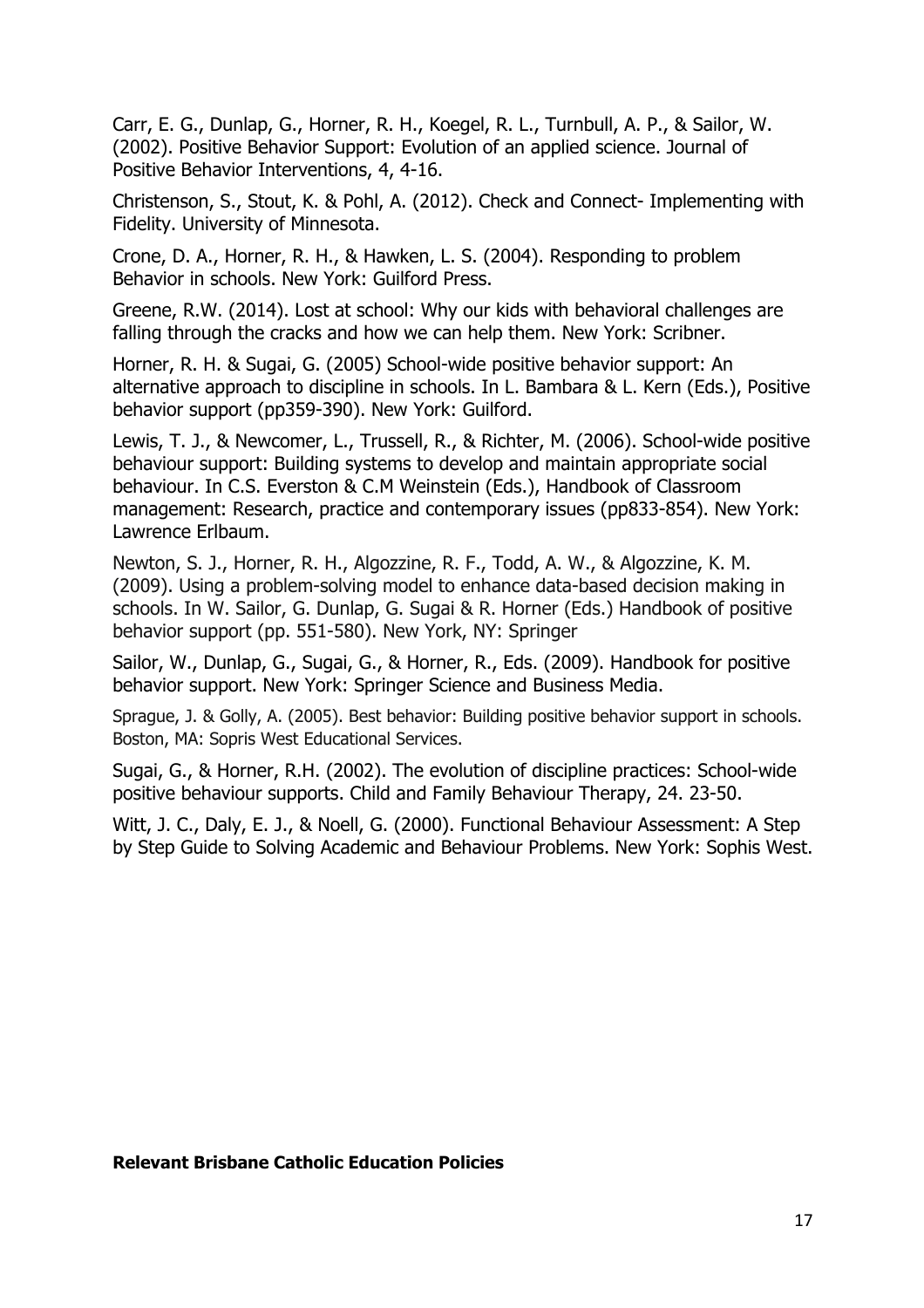- BCE Student Protection Processes
- Management of Drug Related Incidents
- Management of Weapons in Schools
- Code of Conduct
- Student Attendance policy
- Student Diversity and Inclusion policy
- Student with Disability policy
- Student Behaviour Support policy
- Student Behaviour Support procedure
- Student, Parent and Guardian Complaints Management policy
- Student Wellbeing policy.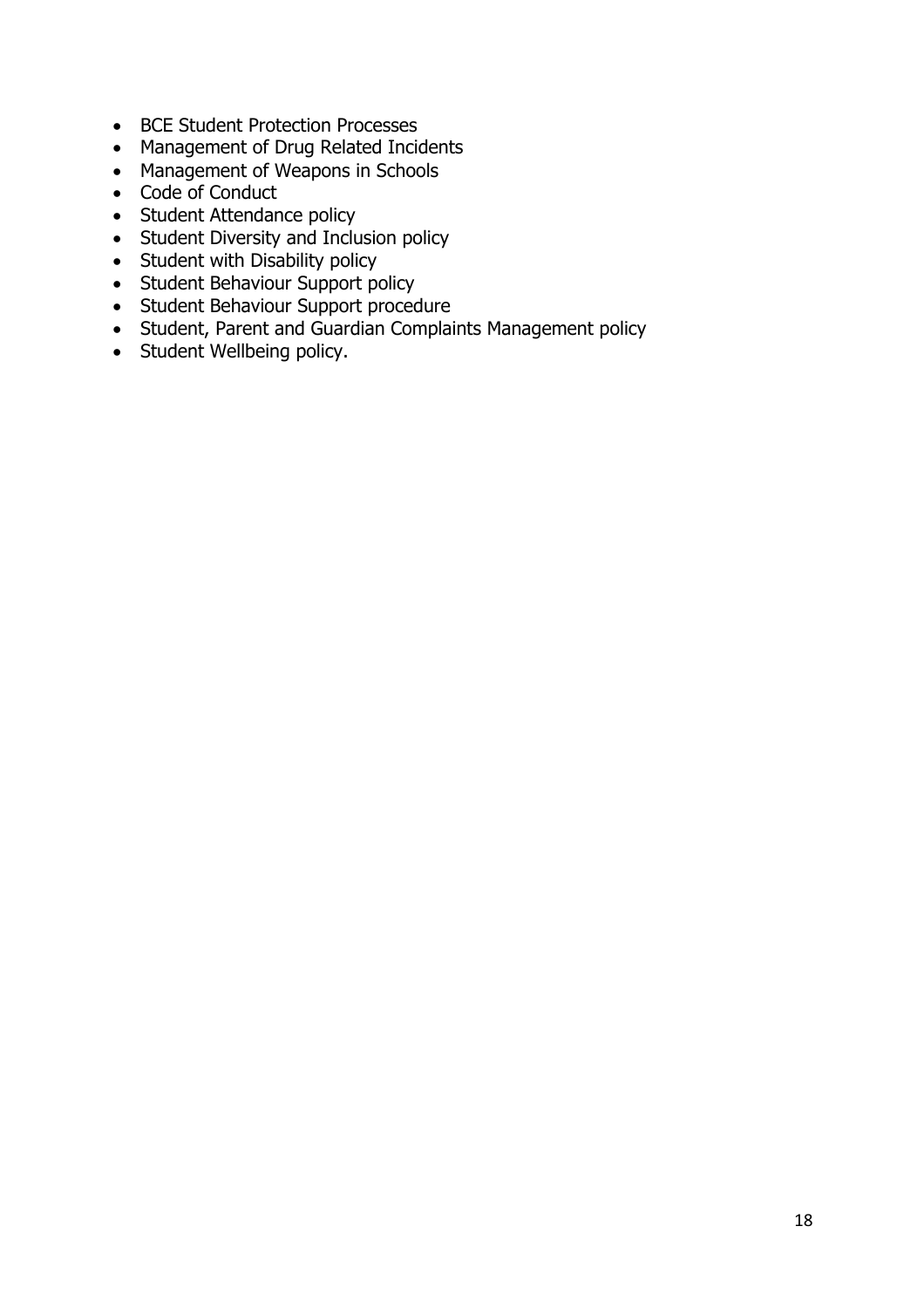# **Appendix A - Behaviour Definitions**

# **Minor Behaviours**

|                         | <b>Definition</b><br><b>Descriptor</b> |                                                               | <b>Example</b>                                      |  |
|-------------------------|----------------------------------------|---------------------------------------------------------------|-----------------------------------------------------|--|
| 1                       | Inappropriate                          | Student engages in low                                        | Calling someone an "idiot",                         |  |
|                         | verbal language                        | intensity instance of                                         | swearing if they kick their                         |  |
|                         |                                        | inappropriate language                                        | toe                                                 |  |
| $\overline{\mathbf{2}}$ | Physical contact                       | Student engages in non-                                       | Pushing in the tuckshop                             |  |
|                         |                                        | serious, but inappropriate                                    | line, horseplay                                     |  |
|                         |                                        | contact                                                       |                                                     |  |
| 3                       | Disrespect/non-                        | Student engages in brief or                                   | Saying "No", "Not going to                          |  |
|                         | compliance                             | low intensity failure to                                      | do it", "I don't want to do<br>that"                |  |
|                         |                                        | respond to reasonable adult<br>requests                       |                                                     |  |
| 4                       | Disruption                             | Student engages in low                                        | Calling out, talking to a                           |  |
|                         |                                        | intensity, but inappropriate                                  | peers in class                                      |  |
|                         |                                        | disruption                                                    |                                                     |  |
| 5                       | Uniform                                | Students wears clothing that                                  | Wrong socks, wrong shorts                           |  |
|                         | violation - Minor                      | is near but not within the                                    | for sport                                           |  |
|                         |                                        | school's dress code                                           |                                                     |  |
| 6                       | Technology                             | Student engages in non-                                       | Making a mobile phone call                          |  |
|                         | Violation - Minor                      | serious but inappropriate                                     | in breach of school's policy                        |  |
|                         |                                        | (as defined by the school)                                    |                                                     |  |
|                         |                                        | use of mobile phone, mp3                                      |                                                     |  |
|                         |                                        | player, camera and/or                                         |                                                     |  |
|                         |                                        | computer                                                      |                                                     |  |
| $\overline{\mathbf{z}}$ | Property misuse                        | Student engages in low                                        | Using equipment contrary to                         |  |
| 8                       | Late                                   | intensity misuse of property<br>Students arrive late to class | its design or purpose<br>Tardy or late to class not |  |
|                         |                                        |                                                               | late to school as this is often                     |  |
|                         |                                        |                                                               | beyond the control of a                             |  |
|                         |                                        |                                                               | primary school student                              |  |
| 9                       | Out of Bounds                          | Student is in an area within                                  |                                                     |  |
|                         |                                        | the school grounds that has                                   |                                                     |  |
|                         |                                        | been designated "off limits"                                  |                                                     |  |
|                         |                                        | at that particular time                                       |                                                     |  |
| 10                      | Lying/Cheating                         | Student engages in "White"                                    | "I came first", "It wasn't                          |  |
|                         |                                        | Lies"                                                         | me!", "I didn't do it"                              |  |
| 11                      | Teasing                                | Isolated inappropriate                                        | Laughing at someone's                               |  |
|                         |                                        | comments (ongoing teasing                                     | misfortune                                          |  |
| 12                      |                                        | would fit under Bullying)<br>Sexual behaviours that are       |                                                     |  |
|                         | Sexual<br><b>Behaviour</b>             | normal, age-appropriate,                                      | Green light behaviours                              |  |
|                         |                                        | spontaneous, curious,                                         |                                                     |  |
|                         |                                        | mutual, light-hearted and                                     |                                                     |  |
|                         |                                        | easily diverted                                               |                                                     |  |
|                         |                                        | experimentation.                                              |                                                     |  |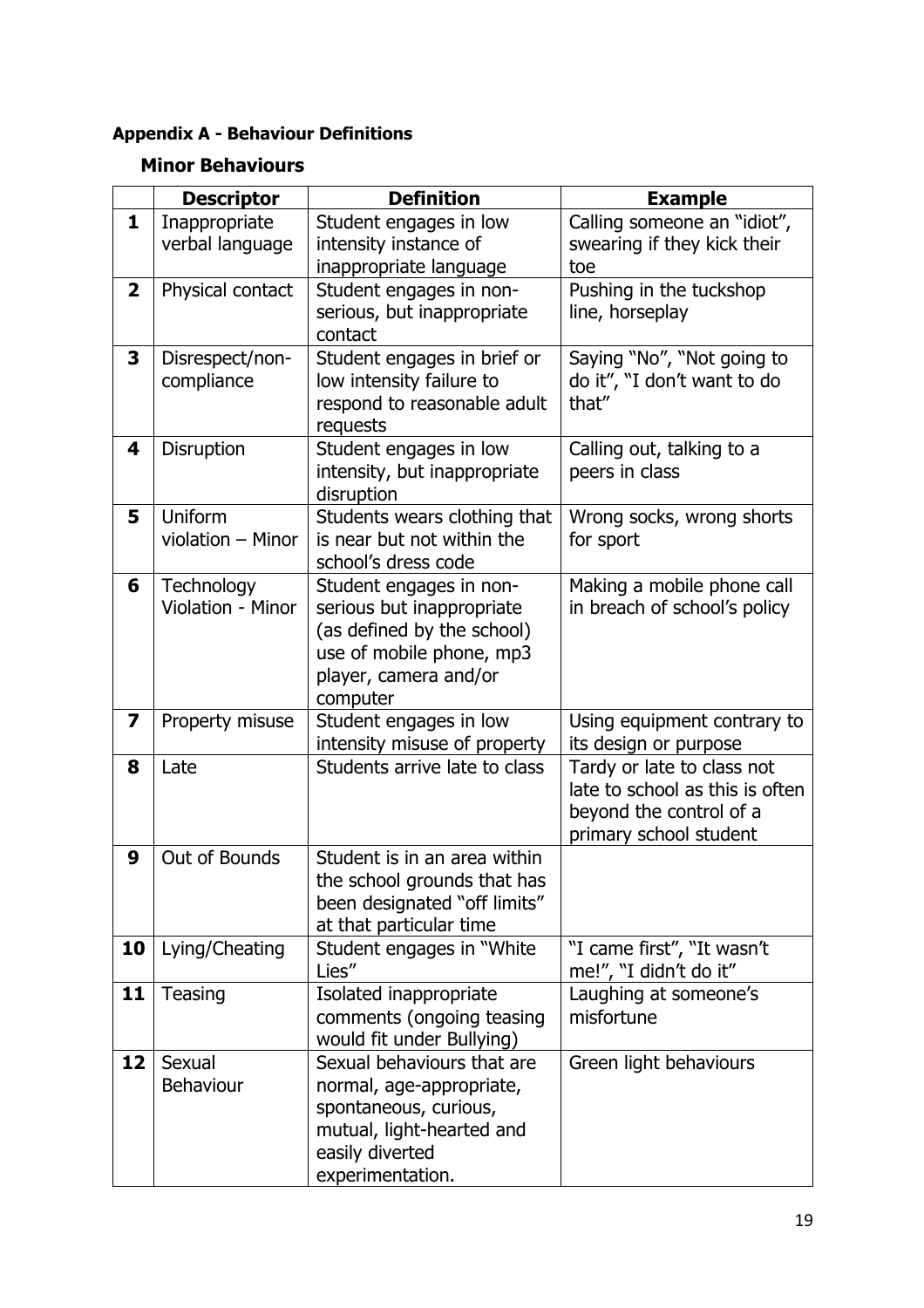| 13 | Incomplete | Student has failed to       | Has difficulty starting      |
|----|------------|-----------------------------|------------------------------|
|    | tasks      | complete a set piece of     | learning task, continuing on |
|    |            | work in a clearly specified | task or completing learning  |
|    |            | time frame                  | tasks                        |

# **Major Behaviours**

|                | <b>Descriptor</b>          | <b>Definition</b><br><b>Example</b> |                             |
|----------------|----------------------------|-------------------------------------|-----------------------------|
|                |                            |                                     |                             |
| 1              | Verbal Aggression          | Language (both overt and            | Swearing, aggressive        |
|                |                            | covert) directed at others in       | stance, language            |
|                |                            | a demeaning or aggressive           | directed to hurt or show    |
|                |                            | manner intended to harm,            | disrespect, intimidating    |
|                |                            | distress coerce or cause            | body language,              |
|                |                            | fear                                | intimidating tone of voice  |
| $\overline{2}$ | Physical Aggression        | Actions (both overt and             | Hitting, punching, hitting  |
|                |                            | covert) involving serious           | with an object, kicking,    |
|                |                            | physical contact where              | pulling hair, scratching    |
|                |                            | injury might occur that is          |                             |
|                |                            | directed towards another            |                             |
|                |                            | and intended to harm,               |                             |
|                |                            | distress coerce or cause            |                             |
|                |                            | fear                                |                             |
| 3              | <b>Bullying/Harassment</b> | Bullying/Harassment are             | Bullying may include:       |
|                |                            | behaviours that target an           | Physical: hitting, kicking, |
|                |                            | individual or group due to a        | any form of violence;       |
|                |                            | particular characteristic;          | Verbal: name calling,       |
|                |                            | and that offends,                   | sarcasm, spreading          |
|                |                            | humiliates, intimidates or          | rumours, persistent         |
|                |                            | creates a hostile                   | teasing, intimidation;      |
|                |                            | environment. It may be a            | Emotional: excluding,       |
|                |                            | single or ongoing pattern of        | tormenting, ridiculing,     |
|                |                            | behaviour.                          | humiliating, intimidating;  |
|                |                            | Bullying involves the misuse        | Racial: taunts, graffiti,   |
|                |                            | of power by an individual or        | gestures, intimidation;     |
|                |                            | group towards one or more           | Sexual: unwanted            |
|                |                            | persons                             | physical contact, abusive   |
|                |                            |                                     | comments, intimidation.     |
|                |                            |                                     | Cyber bullying may          |
|                |                            |                                     | include a combination of    |
|                |                            |                                     | behaviours such as          |
|                |                            |                                     | pranking calling, sending   |
|                |                            |                                     | insulting text messages,    |
|                |                            |                                     | publishing someone's        |
|                |                            |                                     |                             |
|                |                            |                                     | private information,        |
|                |                            |                                     | creating hate sites or      |
|                |                            |                                     | implementing social         |
|                |                            |                                     | exclusion campaigns in      |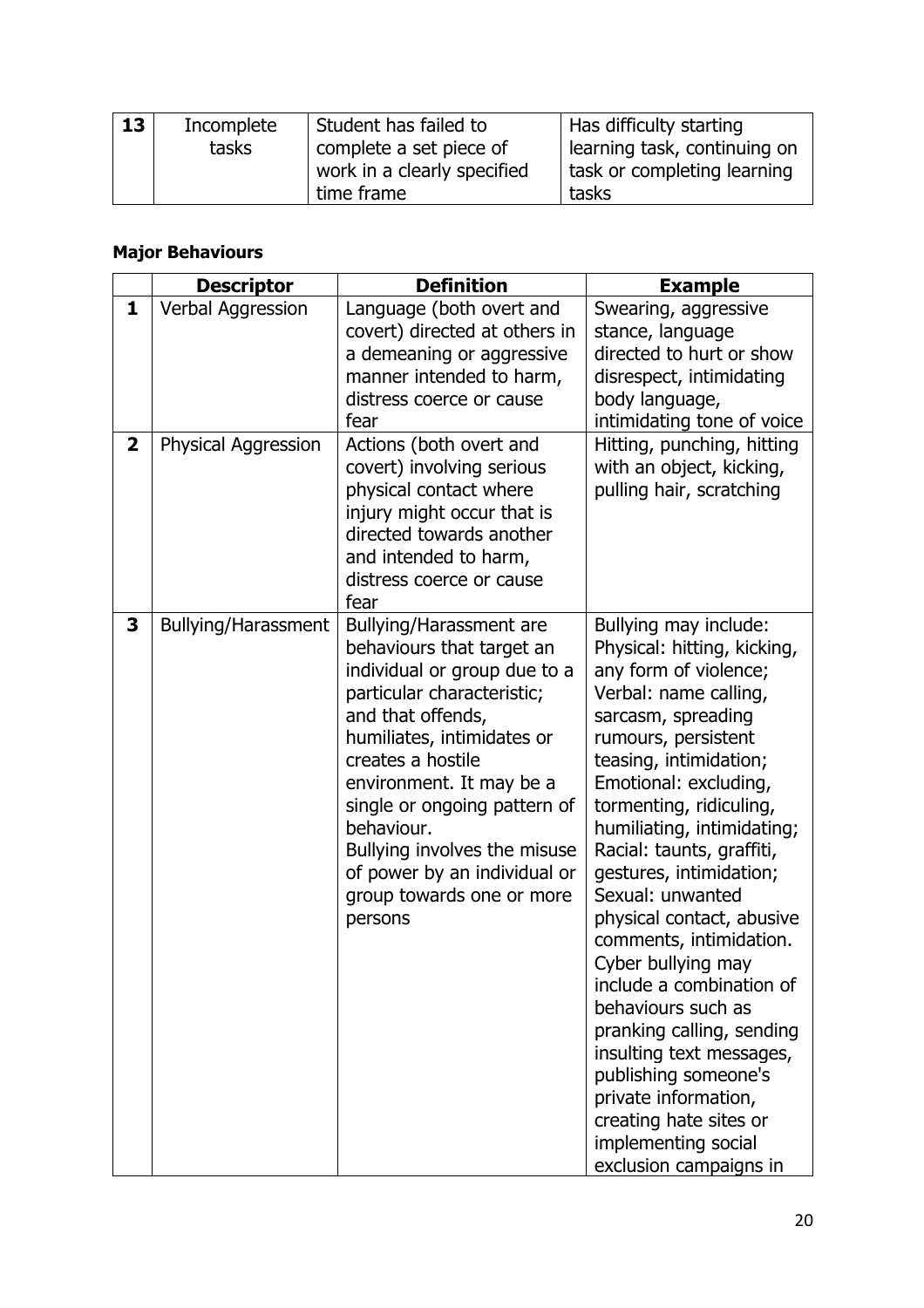|                         | <b>Descriptor</b>              | <b>Definition</b>                                                                                                                                                                                                                                                                                  | <b>Example</b>                                                                                                                                                                   |
|-------------------------|--------------------------------|----------------------------------------------------------------------------------------------------------------------------------------------------------------------------------------------------------------------------------------------------------------------------------------------------|----------------------------------------------------------------------------------------------------------------------------------------------------------------------------------|
|                         |                                |                                                                                                                                                                                                                                                                                                    | social networking sites.<br>Can also include 'flaming'<br>and online hate<br>sites/bash boards.                                                                                  |
| 4                       | Defiance/non-<br>compliance    | Failure or refusal to comply<br>or obey directions, a<br>resistance to authority                                                                                                                                                                                                                   | Refusing a reasonable<br>request of a teacher or<br>supervisor, talking back<br>in an angry and/or rude<br>manner to staff,<br>ignoring/walking away<br>from staff, running away |
| 5                       | Disruption                     | Persistent behaviour<br>causing an interruption in a<br>class or an activity                                                                                                                                                                                                                       | Sustained loud talking,<br>yelling or screaming;<br>repetitive noise with<br>materials; and/or<br>sustained out-of-seat<br>behaviour                                             |
| 6                       | <b>Dress Code</b><br>Violation | Student wears clothing that<br>does not fit within the dress<br>code of the school                                                                                                                                                                                                                 | "Gang" undershirts,<br>offensive T-shirts, steel<br>capped shoes.                                                                                                                |
| $\overline{\mathbf{z}}$ | Vandalism/Property<br>Damage   | Student participates in an<br>activity that results in<br>substantial destruction or<br>disfigurement of property                                                                                                                                                                                  | Throwing a computer,<br>graffiti of school<br>buildings, arson                                                                                                                   |
| 8                       | Truancy                        | Regular or persistent<br>unexplained absences from<br>school or from a class,<br>where the reason given is<br>unsatisfactory                                                                                                                                                                       | <b>Students leaves</b><br>class/school without<br>permission or stays out<br>of class/school without<br>permission                                                               |
| 9                       | <b>Theft</b>                   | Dishonestly appropriating<br>another person's property<br>with the intent to destroy or<br>permanently deprive the<br>person of it                                                                                                                                                                 | Stealing school or<br>personal property                                                                                                                                          |
| 10                      | Forgery/Plagiarism             | Student has signed a<br>person's name without that<br>person's permission<br>(forgery). Plagiarism is<br>submitting someone else's<br>work as your own. It<br>occurs when a writer<br>deliberately uses someone<br>else's language, ideas, or<br>other original (not common<br>knowledge) material | Using someone else's<br>ideas or writing without<br>acknowledging the<br>source material. Signing<br>another person's name<br>such e.g. a parent or<br>teacher on a document.    |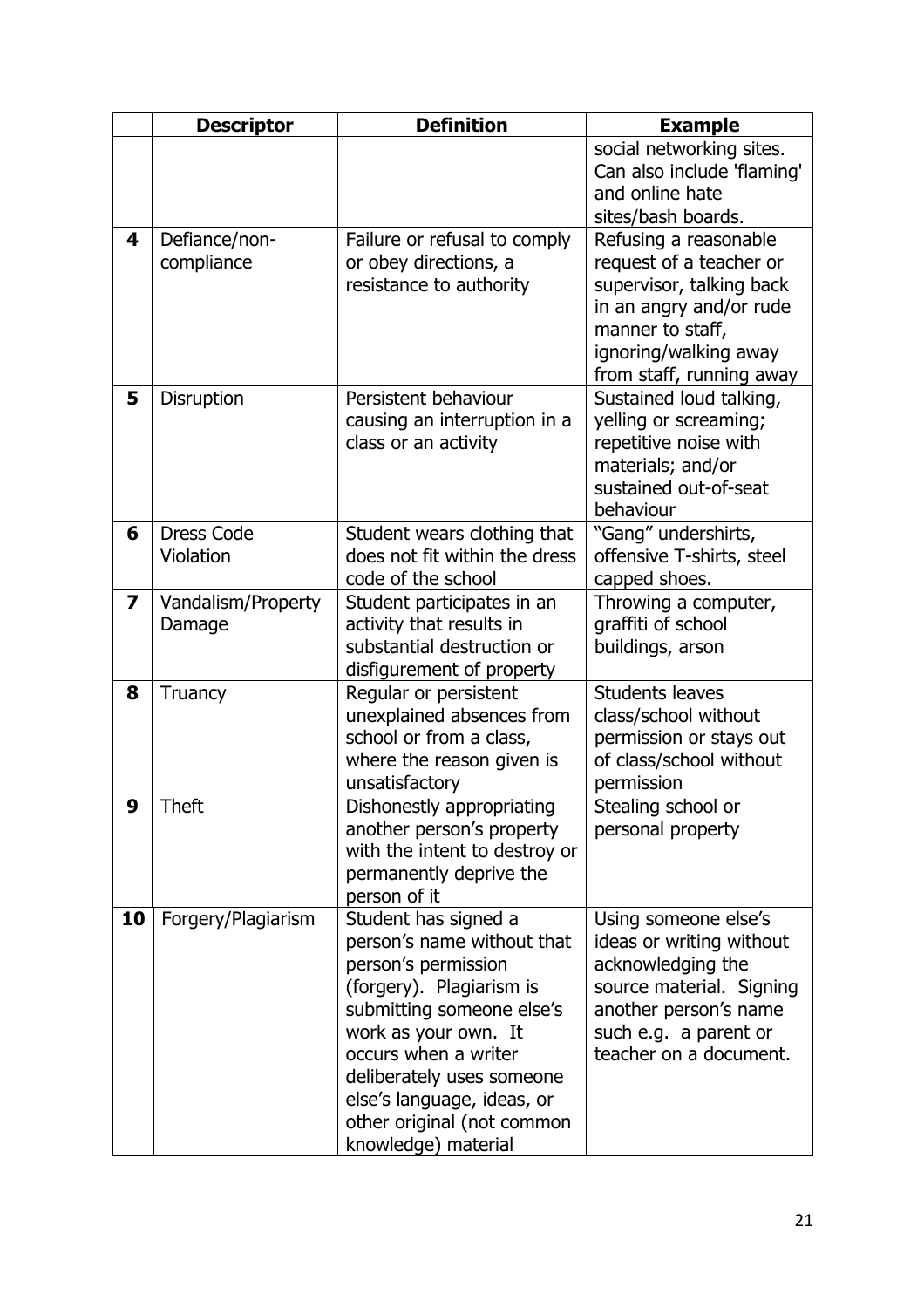|    | <b>Descriptor</b>              | <b>Definition</b>                                        |                                                    |
|----|--------------------------------|----------------------------------------------------------|----------------------------------------------------|
|    |                                | without acknowledging its                                |                                                    |
|    |                                | original source.                                         |                                                    |
| 11 | Technology<br>Violation        | Student engages in<br>inappropriate (as defined          | Accessing inappropriate<br>websites, using someone |
|    |                                | by school) use of school                                 | else's log in details,                             |
|    |                                | technology including cell                                | inappropriate additions                            |
|    |                                | phone, music/video players,                              | to Facebook (written and                           |
|    |                                | camera, and/or computer                                  | images)                                            |
| 12 | Drug-use or                    | Student is in possession of                              | Cigarettes, cannabis,                              |
|    | Possession                     | or is using illegal                                      | alcohol, prescription or                           |
|    |                                | drugs/substances or                                      | other chemical drugs,                              |
|    |                                | imitations or is using                                   | drug related equipment                             |
|    |                                | prescription drugs contrary                              |                                                    |
| 13 | Weapons                        | to their doctor's directions<br>A weapon is any object,  | Knife, toy gun, gun                                |
|    | Use or possession              | device or instrument                                     |                                                    |
|    |                                | designed as a weapon that                                |                                                    |
|    |                                | through its use is capable                               |                                                    |
|    |                                | of causing bodily harm                                   |                                                    |
| 14 | Combustibles                   | Student is in possession of                              | Being in possession of or                          |
|    | Use or possession              | substances/objects readily                               | using matches, lighters,                           |
|    |                                | capable of causing bodily                                | firecrackers, gasoline,                            |
|    |                                | harm and/or property                                     | lighter fluid                                      |
| 15 | <b>Bomb Threat/False</b>       | damage<br>Student delivers a false                       | The intent is one of a                             |
|    | Alarm                          | message of possible                                      | "prank" to disrupt the                             |
|    |                                | explosive materials being                                | school day and/or                                  |
|    |                                | on-school site, near school                              | <b>Emergency Services. May</b>                     |
|    |                                | site, and/or pending                                     | include pulling a fire                             |
|    |                                | explosion with the intent to                             | alarm or written or                                |
|    |                                | disrupt school                                           | verbal bomb threat.                                |
| 16 | Concerning<br>Sexual Behaviour | Orange behaviours - Sexual                               | Explicit sexual talk or                            |
|    |                                | behaviours that are outside<br>normal behaviour in terms | play, persistent nudity,<br>repeated exposing of   |
|    |                                | of persistence, frequency or                             | private parts to others                            |
|    |                                | inequality in age, power or                              | and/or in public                                   |
|    |                                | ability                                                  |                                                    |
|    |                                | Red behaviours - Sexual                                  |                                                    |
|    |                                | behaviours that are                                      | Forcing others to be                               |
|    |                                | problematic or harmful,                                  | involved in sexual                                 |
|    |                                | forceful, secretive,                                     | activity, using mobile                             |
|    |                                | compulsive, coercive or<br>degrading                     | phone and the internet<br>which includes sexual    |
|    |                                |                                                          | images.                                            |
|    |                                |                                                          |                                                    |
|    |                                |                                                          |                                                    |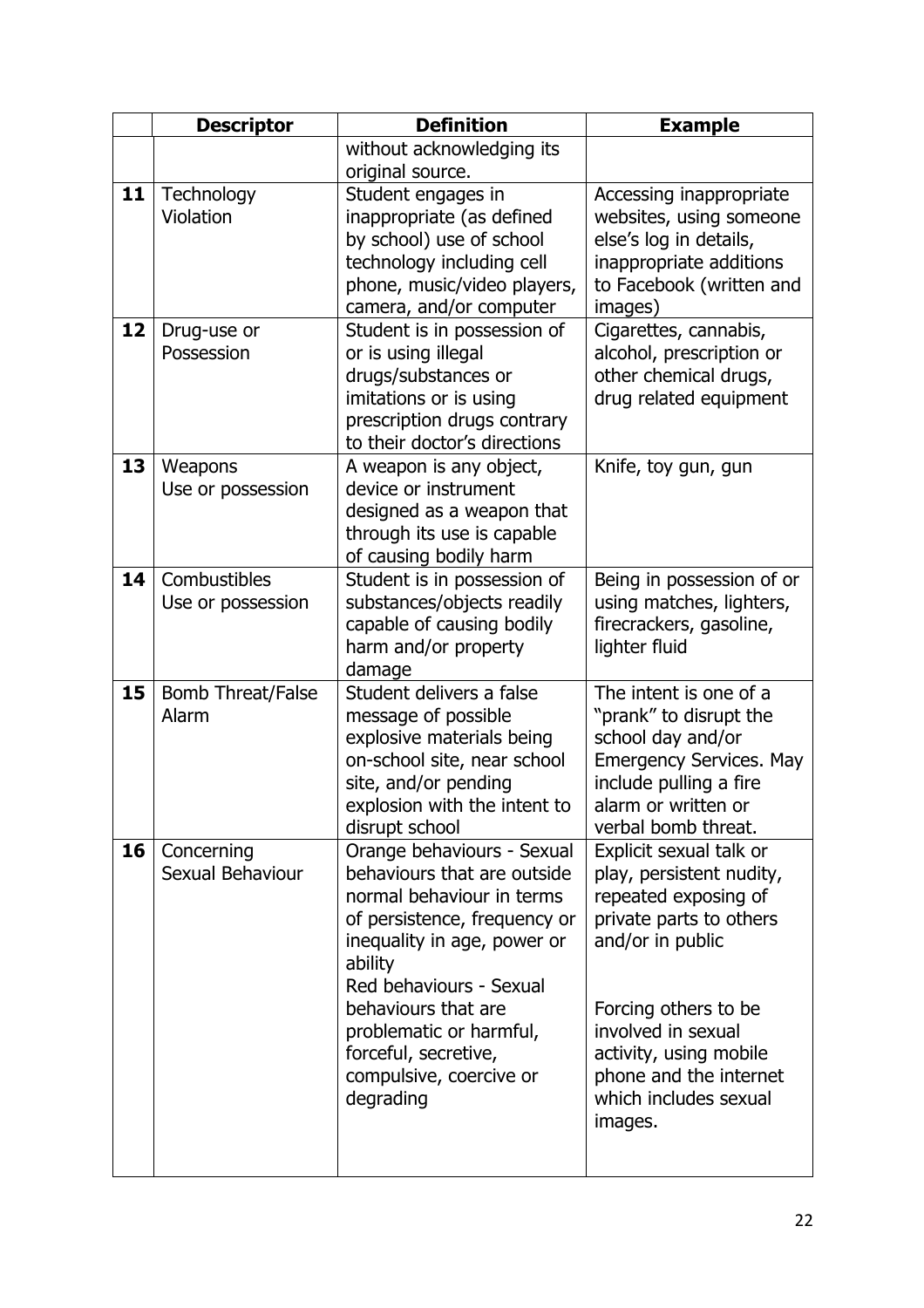|                 | <b>Descriptor</b><br><b>Definition</b> |                                                                                                                                | <b>Example</b>                                                                                                                                  |
|-----------------|----------------------------------------|--------------------------------------------------------------------------------------------------------------------------------|-------------------------------------------------------------------------------------------------------------------------------------------------|
|                 |                                        |                                                                                                                                |                                                                                                                                                 |
| 17 <sup>2</sup> | eCrimes/Cyber<br>exploitation          | Illegal actions that are<br>carried out through the use<br>of a mobile device or<br>technology to take<br>advantage of another | Stealing someone's<br>identity and<br>impersonating them<br>online, sending sexually<br>explicit images                                         |
| 18              | Academic<br>Disengagement              | Student does not complete<br>and/or submit summative<br>assessment pieces or<br>avoids exams                                   | Avoiding group<br>assignment work,<br>minimal drafting of<br>assessment or has<br>difficulty engaging with<br>learning over a period of<br>time |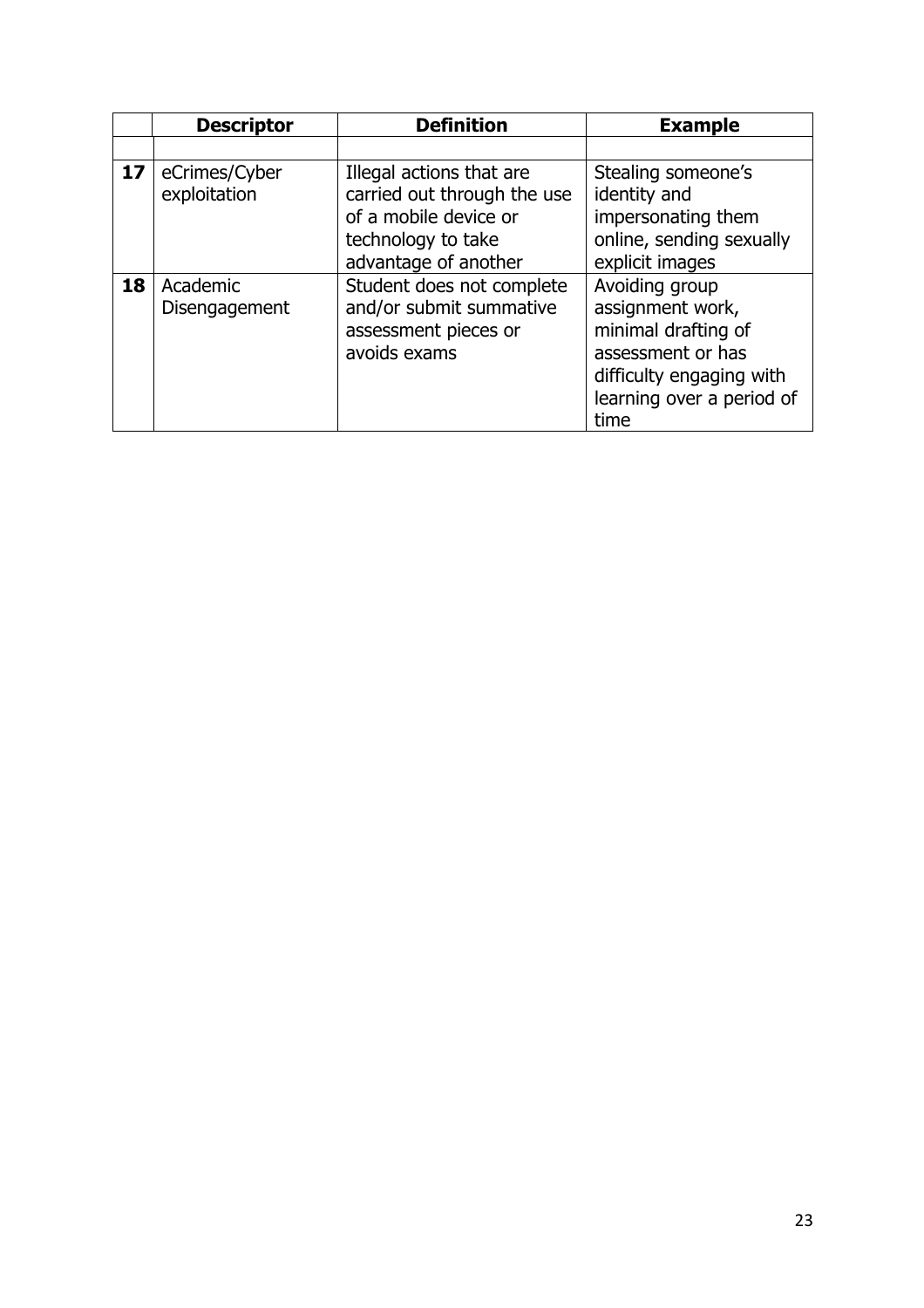# Appendix B: St. Finbarr's School Matrix

| <b>St Finbarr's School</b><br><b>Expectations</b> | <b>Classroom</b>                                                                                                   | <b>Playground</b>                                                                                                                      | On my device                                                                                                                                       |
|---------------------------------------------------|--------------------------------------------------------------------------------------------------------------------|----------------------------------------------------------------------------------------------------------------------------------------|----------------------------------------------------------------------------------------------------------------------------------------------------|
| l am<br>responsible                               | Own my actions<br>Have my equipment ready<br>Take pride in my appearance, personal work<br>and environment         | Respond immediately to the music and<br>school bell<br>Eat all of my own food<br>Rubbish in the correct bin<br>Report unsafe behaviour | Be a responsible digital citizen<br>Stay on school approved websites and apps<br>Be aware of what you are doing<br>Think about what you put online |
| l am<br>respectful                                | <b>Follow staff instructions</b><br>Listen to others<br>Be encouraging and supportive of others and<br>their ideas | Move carefully around the school<br>Play fairly with others<br>Speak and act with kindness<br>Respect privacy in the bathrooms         | Be mindful of what you send to others<br>Listening not typing when others are talking<br>Respect other's work online                               |
| I am safe                                         | Keep my hands and feet to myself<br><b>Consider others and property</b><br>Think before you act                    | Use equipment safely<br>Right place right time<br>No hat no play                                                                       | Keep your personal information to yourself<br>Always carry your device safely<br>If you feel uncertain about something talk to<br>an adult         |
| I am a<br>learner                                 | <b>Follow directions</b><br>Persevere with a task until it is completed<br>Cooperate with and learn from others    | Play by the rules<br>Encourage and teach others<br>Include others                                                                      | Stay on task<br>Problem solve before giving up<br>Try new things                                                                                   |